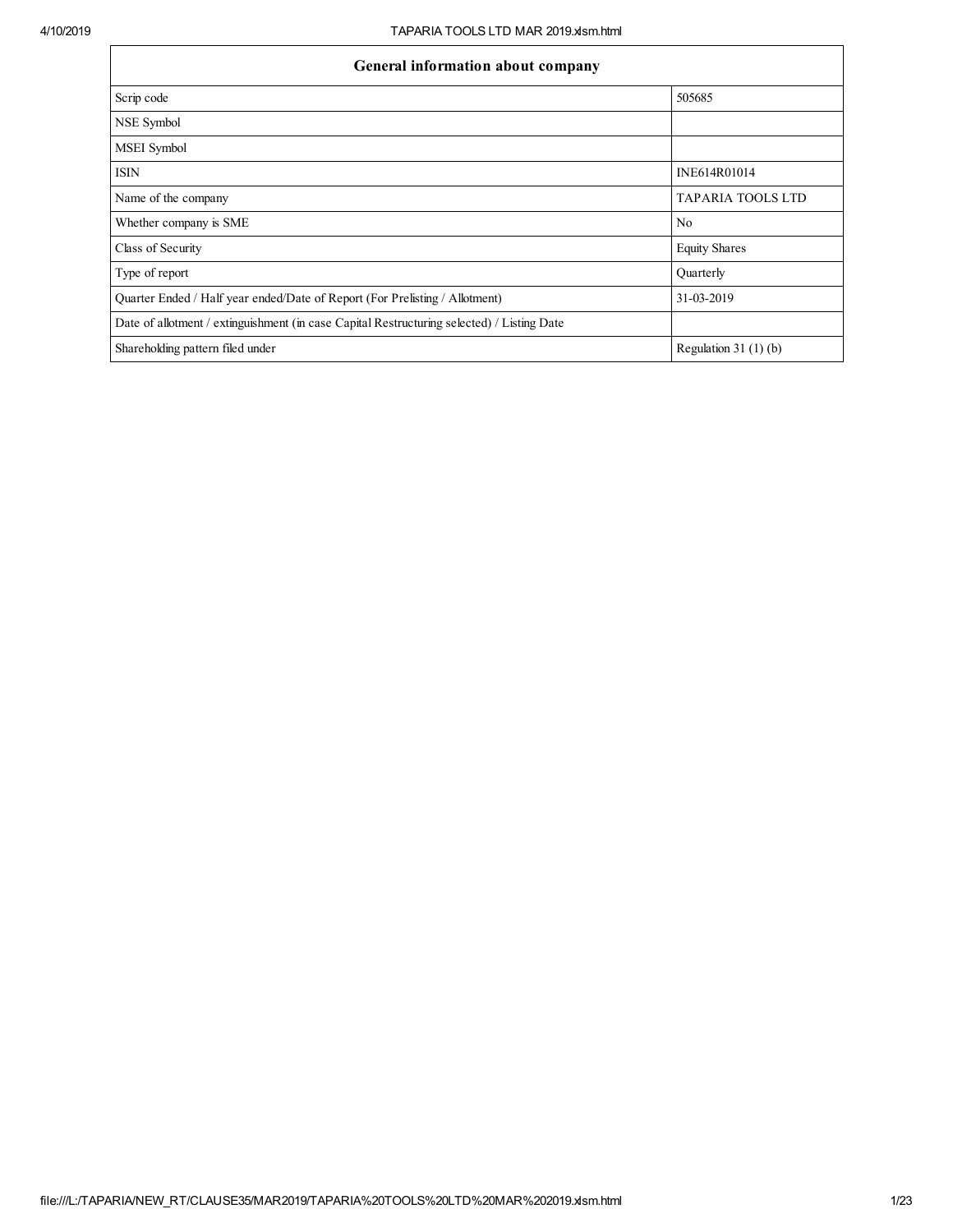|                         | <b>Declaration</b>                                                                        |                |                                |                       |                             |
|-------------------------|-------------------------------------------------------------------------------------------|----------------|--------------------------------|-----------------------|-----------------------------|
| Sr.<br>N <sub>0</sub>   | Particular                                                                                | Yes/No         | Promoter and<br>Promoter Group | Public<br>shareholder | Non Promoter-<br>Non Public |
| $\overline{1}$          | Whether the Listed Entity has issued any partly paid up shares?                           | N <sub>0</sub> | No                             | N <sub>0</sub>        | N <sub>0</sub>              |
| $\overline{2}$          | Whether the Listed Entity has issued any Convertible Securities?                          | N <sub>0</sub> | No                             | N <sub>0</sub>        | N <sub>0</sub>              |
| $\overline{\mathbf{3}}$ | Whether the Listed Entity has issued any Warrants?                                        | N <sub>0</sub> | No                             | N <sub>0</sub>        | N <sub>0</sub>              |
| $\overline{4}$          | Whether the Listed Entity has any shares against which<br>depository receipts are issued? | No             | N <sub>0</sub>                 | N <sub>0</sub>        | N <sub>0</sub>              |
| $\overline{5}$          | Whether the Listed Entity has any shares in locked-in?                                    | No             | N <sub>0</sub>                 | N <sub>0</sub>        | N <sub>0</sub>              |
| 6                       | Whether any shares held by promoters are pledge or otherwise<br>encumbered?               | N <sub>0</sub> | N <sub>0</sub>                 |                       |                             |
| $\overline{7}$          | Whether company has equity shares with differential voting<br>rights?                     | N <sub>0</sub> | N <sub>0</sub>                 | N <sub>0</sub>        | N <sub>0</sub>              |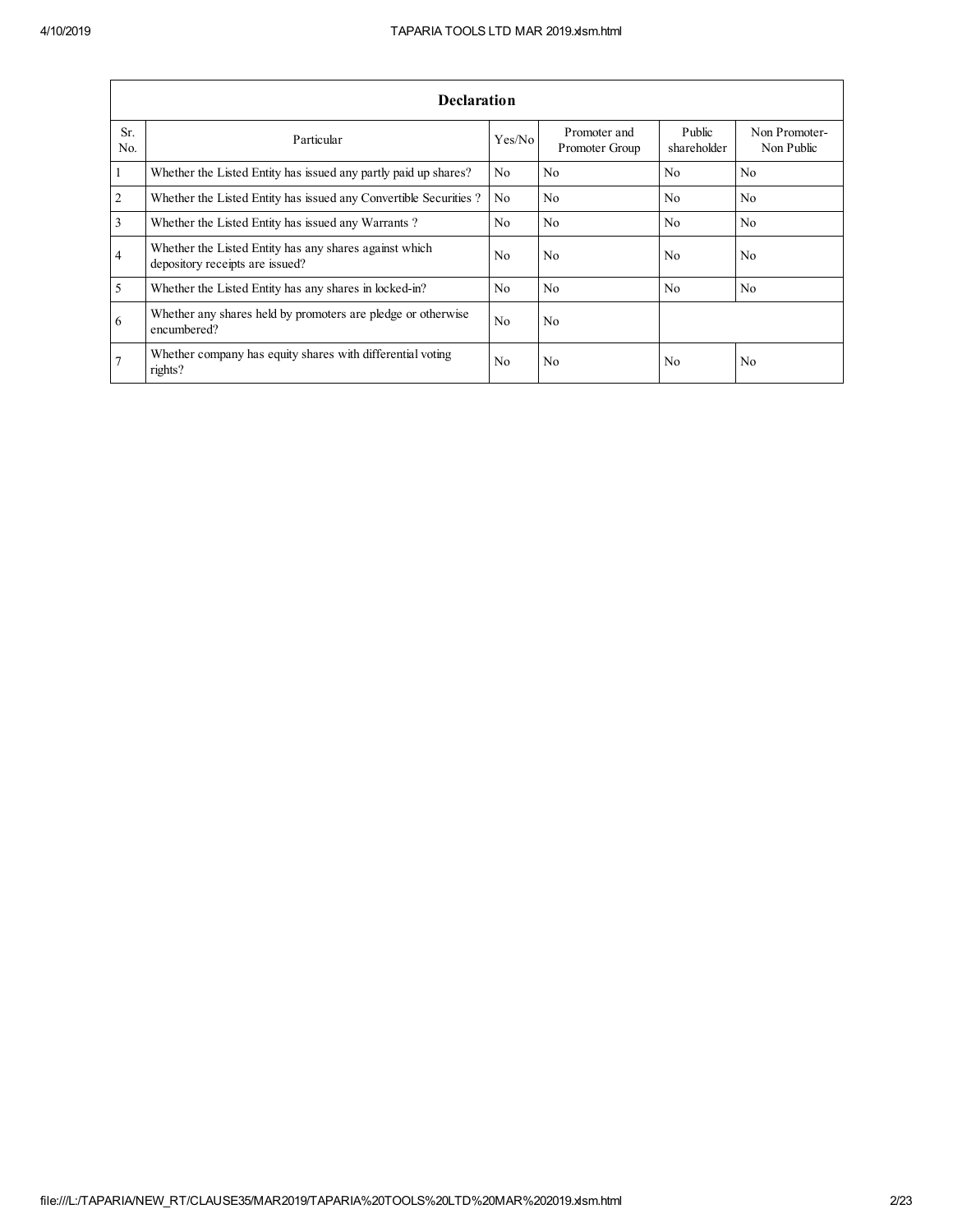$\mathsf{l}$ 

|                 |                                           |                                  |                                   |                    |                          |                                    | Table I - Summary Statement holding of specified securities |                              |               |                                                                  |                      |
|-----------------|-------------------------------------------|----------------------------------|-----------------------------------|--------------------|--------------------------|------------------------------------|-------------------------------------------------------------|------------------------------|---------------|------------------------------------------------------------------|----------------------|
|                 | Category                                  | Nos. Of<br>shareholders<br>(III) | No. of                            | No. Of<br>Partly   | No. Of<br>shares         | Total nos.                         | Shareholding as a %<br>of total no. of                      |                              |               | Number of Voting Rights held in<br>each class of securities (IX) |                      |
| Category<br>(I) | of<br>shareholder                         |                                  | fully paid<br>up equity<br>shares | paid-up<br>equity  | underlying<br>Depository | shares<br>held (VII)<br>$= (IV) +$ | shares (calculated<br>as per SCRR, 1957)                    | No of Voting (XIV)<br>Rights |               |                                                                  | Total as<br>$a\%$ of |
|                 | (II)                                      |                                  | held $(IV)$                       | shares<br>held (V) | Receipts<br>(VI)         | $(V)$ + $(VI)$                     | (VIII) As a % of<br>$(A+B+C2)$                              | Class<br>eg: $X$             | Class<br>eg:y | Total                                                            | $(A+B+C)$            |
| (A)             | Promoter<br>&<br>Promoter<br>Group        | 20                               | 2116517                           |                    |                          | 2116517                            | 69.72                                                       | 2116517                      |               | 2116517                                                          | 69.72                |
| (B)             | Public                                    | 241                              | 919233                            |                    |                          | 919233                             | 30.28                                                       | 919233                       |               | 919233                                                           | 30.28                |
| (C)             | Non<br>Promoter-<br>Non Public            |                                  |                                   |                    |                          |                                    |                                                             |                              |               |                                                                  |                      |
| (C1)            | <b>Shares</b><br>underlying<br><b>DRs</b> |                                  |                                   |                    |                          |                                    |                                                             |                              |               |                                                                  |                      |
| (C2)            | Shares held<br>by<br>Employee<br>Trusts   |                                  |                                   |                    |                          |                                    |                                                             |                              |               |                                                                  |                      |
|                 | Total                                     | 261                              | 3035750                           |                    |                          | 3035750                            | 100                                                         | 3035750                      |               | 3035750                                                          | 100                  |

Table I - Summary Statement holding of specified securities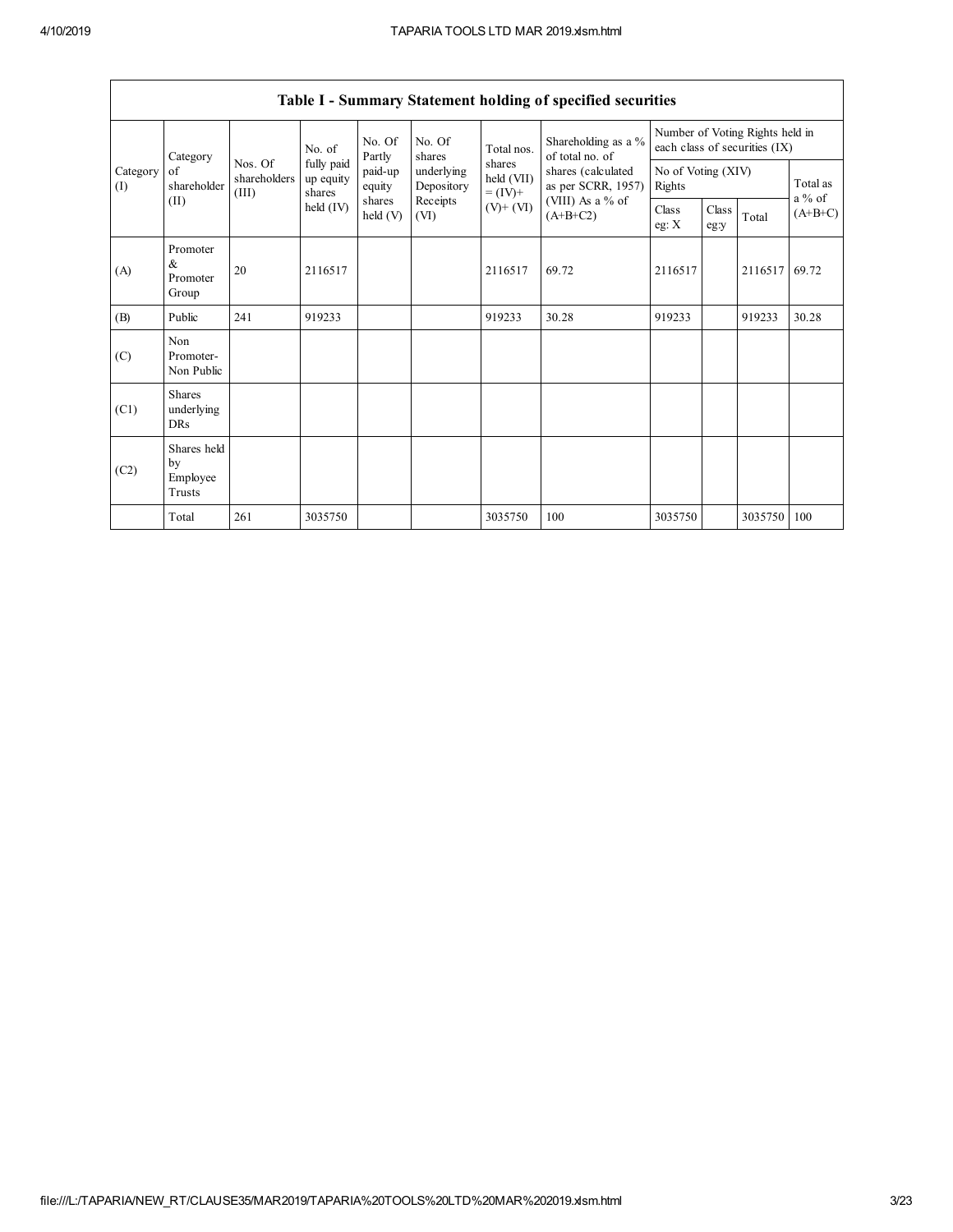$\overline{\phantom{a}}$ 

|          |                                           |                                                 |                                       |                                                           | Table I - Summary Statement holding of specified securities                                  |                       |                                                          |                         |                                                         |                                       |
|----------|-------------------------------------------|-------------------------------------------------|---------------------------------------|-----------------------------------------------------------|----------------------------------------------------------------------------------------------|-----------------------|----------------------------------------------------------|-------------------------|---------------------------------------------------------|---------------------------------------|
| Category | Category<br>of                            | No. Of<br><b>Shares</b><br>Underlying           | No. of<br><b>Shares</b><br>Underlying | No. Of Shares<br>Underlying<br>Outstanding<br>convertible | Shareholding, as a %<br>assuming full conversion<br>of convertible securities (              |                       | Number of<br>Locked in<br>shares (XII)                   | <b>Shares</b><br>(XIII) | Number of<br>pledged or<br>otherwise<br>encumbered      | Number of<br>equity shares<br>held in |
| (1)      | shareholder<br>(II)                       | Outstanding<br>convertible<br>securities<br>(X) | Outstanding<br>Warrants<br>$(X_i)$    | securities and<br>No. Of<br>Warrants (Xi)<br>(a)          | as a percentage of diluted<br>share capital) $(XI)$ =<br>$(VII)+(X)$ As a % of<br>$(A+B+C2)$ | N <sub>0</sub><br>(a) | As a<br>$\%$ of<br>total<br><b>Shares</b><br>held<br>(b) | N <sub>0</sub><br>(a)   | As a<br>$%$ of<br>total<br><b>Shares</b><br>held<br>(b) | dematerialized<br>form $(XIV)$        |
| (A)      | Promoter<br>&<br>Promoter<br>Group        |                                                 |                                       |                                                           | 69.72                                                                                        |                       |                                                          |                         |                                                         | 1604894                               |
| (B)      | Public                                    |                                                 |                                       |                                                           | 30.28                                                                                        |                       |                                                          |                         |                                                         | 303539                                |
| (C)      | Non<br>Promoter-<br>Non Public            |                                                 |                                       |                                                           |                                                                                              |                       |                                                          |                         |                                                         |                                       |
| (C1)     | <b>Shares</b><br>underlying<br><b>DRs</b> |                                                 |                                       |                                                           |                                                                                              |                       |                                                          |                         |                                                         |                                       |
| (C2)     | Shares held<br>by<br>Employee<br>Trusts   |                                                 |                                       |                                                           |                                                                                              |                       |                                                          |                         |                                                         |                                       |
|          | Total                                     |                                                 |                                       |                                                           | 100                                                                                          |                       |                                                          |                         |                                                         | 1908433                               |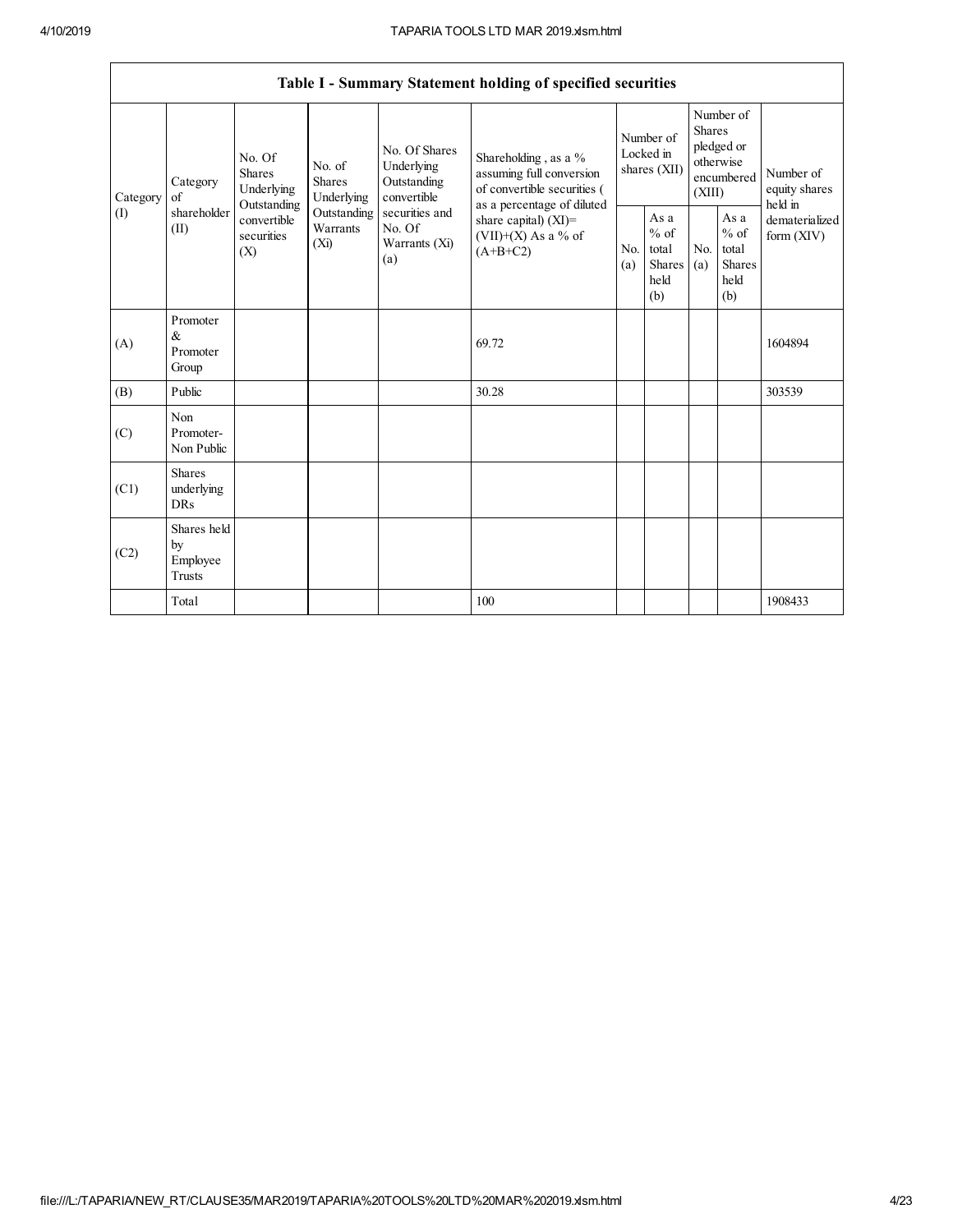|                                                                                             | Table II - Statement showing shareholding pattern of the Promoter and Promoter Group                                |                                  |                                      |                                 |                                                |                                         |                                                             |                              |               |                                                                  |                           |
|---------------------------------------------------------------------------------------------|---------------------------------------------------------------------------------------------------------------------|----------------------------------|--------------------------------------|---------------------------------|------------------------------------------------|-----------------------------------------|-------------------------------------------------------------|------------------------------|---------------|------------------------------------------------------------------|---------------------------|
|                                                                                             |                                                                                                                     |                                  | No. of                               | No. Of<br>Partly                | No. Of                                         | Total<br>nos.                           | Shareholding as<br>a % of total no.                         |                              |               | Number of Voting Rights held in<br>each class of securities (IX) |                           |
| Sr.                                                                                         | Category & Name<br>of the<br>Shareholders (I)                                                                       | Nos. Of<br>shareholders<br>(III) | fully<br>paid up<br>equity<br>shares | paid-<br>up<br>equity<br>shares | shares<br>underlying<br>Depository<br>Receipts | shares<br>held<br>$(VII) =$<br>$(IV)^+$ | of shares<br>(calculated as<br>per SCRR,<br>1957) (VIII) As | No of Voting (XIV)<br>Rights |               |                                                                  | Total<br>as a<br>$%$ of   |
|                                                                                             |                                                                                                                     |                                  | held<br>(IV)                         | held<br>(V)                     | (VI)                                           | $(V)+$<br>(VI)                          | a % of<br>$(A+B+C2)$                                        | Class<br>eg: $X$             | Class<br>eg:y | Total                                                            | Total<br>Voting<br>rights |
| A                                                                                           | Table II - Statement showing shareholding pattern of the Promoter and Promoter Group                                |                                  |                                      |                                 |                                                |                                         |                                                             |                              |               |                                                                  |                           |
| (1)                                                                                         | Indian                                                                                                              |                                  |                                      |                                 |                                                |                                         |                                                             |                              |               |                                                                  |                           |
| (a)                                                                                         | Individuals/Hindu<br>undivided Family                                                                               | 19                               | 2091217                              |                                 |                                                | 2091217                                 | 68.89                                                       | 2091217                      |               | 2091217                                                          | 68.89                     |
| (d)                                                                                         | Any Other<br>(specify)                                                                                              | 1                                | 25300                                |                                 |                                                | 25300                                   | 0.83                                                        | 25300                        |               | 25300                                                            | 0.83                      |
| Sub-Total (A)<br>(1)                                                                        |                                                                                                                     | 20                               | 2116517                              |                                 |                                                | 2116517                                 | 69.72                                                       | 2116517                      |               | 2116517                                                          | 69.72                     |
| (2)                                                                                         | Foreign                                                                                                             |                                  |                                      |                                 |                                                |                                         |                                                             |                              |               |                                                                  |                           |
| Total<br>Shareholding<br>of Promoter<br>and Promoter<br>Group $(A)=$<br>$(A)(1)+(A)$<br>(2) |                                                                                                                     | 20                               | 2116517                              |                                 |                                                | 2116517                                 | 69.72                                                       | 2116517                      |               | 2116517                                                          | 69.72                     |
| $\, {\bf B}$                                                                                | Table III - Statement showing shareholding pattern of the Public shareholder                                        |                                  |                                      |                                 |                                                |                                         |                                                             |                              |               |                                                                  |                           |
| (1)                                                                                         | Institutions                                                                                                        |                                  |                                      |                                 |                                                |                                         |                                                             |                              |               |                                                                  |                           |
| (3)                                                                                         | Non-institutions                                                                                                    |                                  |                                      |                                 |                                                |                                         |                                                             |                              |               |                                                                  |                           |
| (a(i))                                                                                      | Individuals -<br>i.Individual<br>shareholders<br>holding nominal<br>share capital up to<br>Rs. 2 lakhs.             | 221                              | 68160                                |                                 |                                                | 68160                                   | 2.25                                                        | 68160                        |               | 68160                                                            | 2.25                      |
| (a(ii))                                                                                     | Individuals - ii.<br>Individual<br>shareholders<br>holding nominal<br>share capital in<br>excess of Rs. 2<br>lakhs. | 8                                | 426590                               |                                 |                                                | 426590                                  | 14.05                                                       | 426590                       |               | 426590                                                           | 14.05                     |
| (e)                                                                                         | Any Other<br>(specify)                                                                                              | 12                               | 424483                               |                                 |                                                | 424483                                  | 13.98                                                       | 424483                       |               | 424483                                                           | 13.98                     |
| Sub-Total (B)<br>(3)                                                                        |                                                                                                                     | 241                              | 919233                               |                                 |                                                | 919233                                  | 30.28                                                       | 919233                       |               | 919233                                                           | 30.28                     |
| <b>Total Public</b><br>Shareholding<br>$(B)=(B)(1)+$<br>$(B)(2)+(B)(3)$                     |                                                                                                                     | 241                              | 919233                               |                                 |                                                | 919233                                  | 30.28                                                       | 919233                       |               | 919233                                                           | 30.28                     |
| $\mathbf C$                                                                                 | Table IV - Statement showing shareholding pattern of the Non Promoter- Non Public shareholder                       |                                  |                                      |                                 |                                                |                                         |                                                             |                              |               |                                                                  |                           |
| Total (<br>$A+B+C2$ )                                                                       |                                                                                                                     | 261                              | 3035750                              |                                 |                                                | 3035750                                 | 100                                                         | 3035750                      |               | 3035750                                                          | 100                       |
| Total<br>$(A+B+C)$                                                                          |                                                                                                                     | 261                              | 3035750                              |                                 |                                                | 3035750                                 | 100                                                         | 3035750                      |               | 3035750                                                          | 100                       |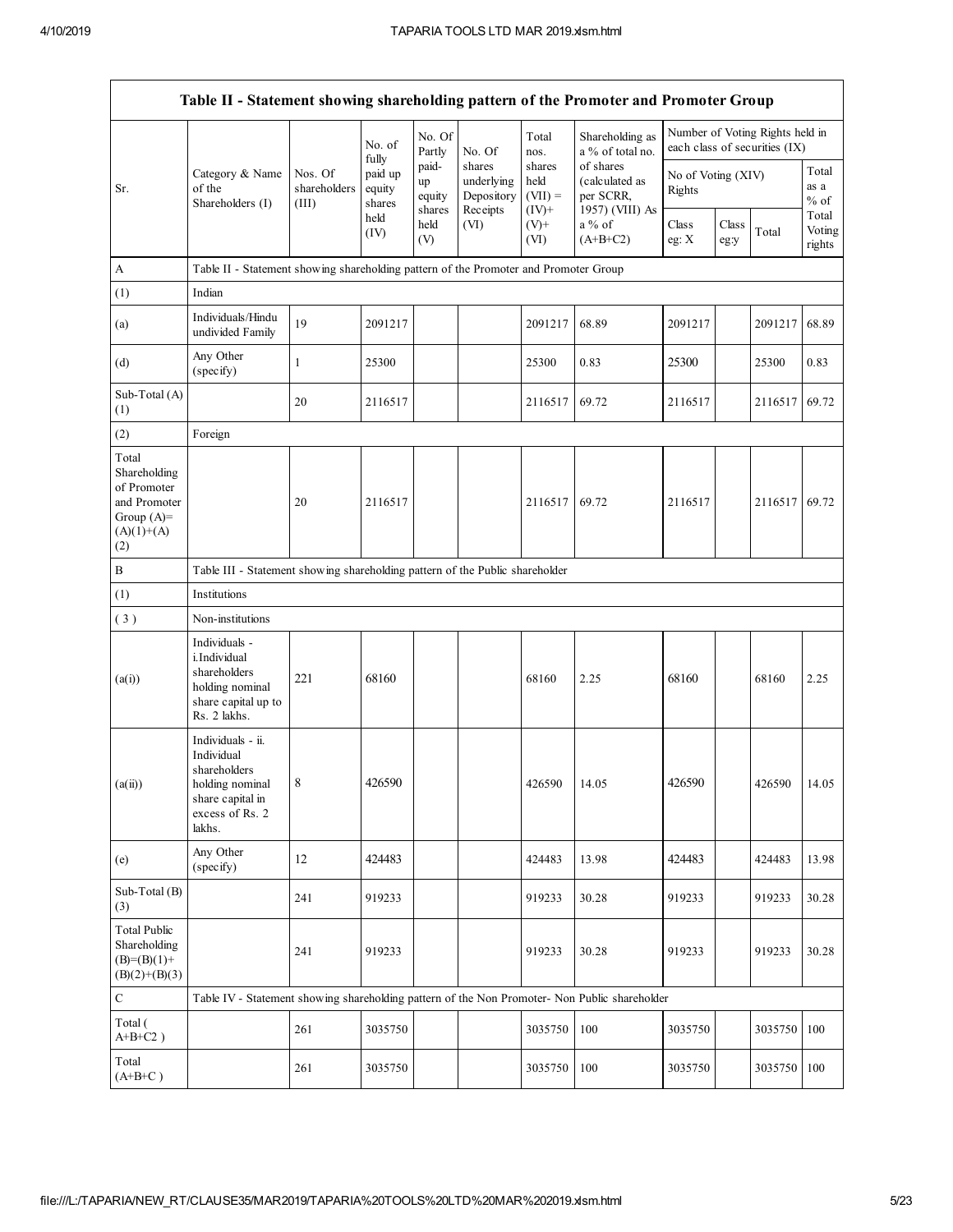|                                                                                         |                                                |                                       |                                                           | Table II - Statement showing shareholding pattern of the Promoter and Promoter Group          |                                        |                                                  |                                                                               |                                                  |                                       |
|-----------------------------------------------------------------------------------------|------------------------------------------------|---------------------------------------|-----------------------------------------------------------|-----------------------------------------------------------------------------------------------|----------------------------------------|--------------------------------------------------|-------------------------------------------------------------------------------|--------------------------------------------------|---------------------------------------|
|                                                                                         | No. Of<br><b>Shares</b><br>Underlying          | No. of<br><b>Shares</b><br>Underlying | No. Of Shares<br>Underlying<br>Outstanding<br>convertible | Shareholding, as a %<br>assuming full conversion of<br>convertible securities (as a           | Number of<br>Locked in<br>shares (XII) |                                                  | Number of<br><b>Shares</b><br>pledged or<br>otherwise<br>encumbered<br>(XIII) |                                                  | Number of<br>equity shares<br>held in |
| Sr.                                                                                     | Outstanding<br>convertible<br>securities $(X)$ | Outstanding<br>Warrants<br>$(X_i)$    | securities and No.<br>Of Warrants (Xi)<br>(a)             | percentage of diluted share<br>capital) $(XI) = (VII)+(X) As a$<br>% of $(A+B+C2)$            | No.<br>(a)                             | As a<br>$%$ of<br>total<br>Shares<br>held<br>(b) | No.<br>(a)                                                                    | As a<br>$%$ of<br>total<br>Shares<br>held<br>(b) | dematerialized<br>form $(XIV)$        |
| A                                                                                       |                                                |                                       |                                                           | Table II - Statement showing shareholding pattern of the Promoter and Promoter Group          |                                        |                                                  |                                                                               |                                                  |                                       |
| (1)                                                                                     | Indian                                         |                                       |                                                           |                                                                                               |                                        |                                                  |                                                                               |                                                  |                                       |
| (a)                                                                                     |                                                |                                       |                                                           | 68.89                                                                                         |                                        |                                                  |                                                                               |                                                  | 1579594                               |
| (d)                                                                                     |                                                |                                       |                                                           | 0.83                                                                                          |                                        |                                                  |                                                                               |                                                  | 25300                                 |
| Sub-Total $(A)$<br>(1)                                                                  |                                                |                                       |                                                           | 69.72                                                                                         |                                        |                                                  |                                                                               |                                                  | 1604894                               |
| (2)                                                                                     | Foreign                                        |                                       |                                                           |                                                                                               |                                        |                                                  |                                                                               |                                                  |                                       |
| Total<br>Shareholding<br>of Promoter<br>and Promoter<br>Group $(A)=$<br>$(A)(1)+(A)(2)$ |                                                |                                       |                                                           | 69.72                                                                                         |                                        |                                                  |                                                                               |                                                  | 1604894                               |
| $\mathbf B$                                                                             |                                                |                                       |                                                           | Table III - Statement showing shareholding pattern of the Public shareholder                  |                                        |                                                  |                                                                               |                                                  |                                       |
| (1)                                                                                     | Institutions                                   |                                       |                                                           |                                                                                               |                                        |                                                  |                                                                               |                                                  |                                       |
| (3)                                                                                     | Non-institutions                               |                                       |                                                           |                                                                                               |                                        |                                                  |                                                                               |                                                  |                                       |
| (a(i))                                                                                  |                                                |                                       |                                                           | 2.25                                                                                          |                                        |                                                  |                                                                               |                                                  | 25657                                 |
| (a(ii))                                                                                 |                                                |                                       |                                                           | 14.05                                                                                         |                                        |                                                  |                                                                               |                                                  | 277400                                |
| (e)                                                                                     |                                                |                                       |                                                           | 13.98                                                                                         |                                        |                                                  |                                                                               |                                                  | 482                                   |
| Sub-Total $(B)$<br>(3)                                                                  |                                                |                                       |                                                           | 30.28                                                                                         |                                        |                                                  |                                                                               |                                                  | 303539                                |
| <b>Total Public</b><br>Shareholding<br>$(B)=(B)(1)+$<br>$(B)(2)+(B)(3)$                 |                                                |                                       |                                                           | 30.28                                                                                         |                                        |                                                  |                                                                               |                                                  | 303539                                |
| $\mathbf C$                                                                             |                                                |                                       |                                                           | Table IV - Statement showing shareholding pattern of the Non Promoter- Non Public shareholder |                                        |                                                  |                                                                               |                                                  |                                       |
| Total (<br>$A+B+C2$ )                                                                   |                                                |                                       |                                                           | 100                                                                                           |                                        |                                                  |                                                                               |                                                  | 1908433                               |
| Total (A+B+C                                                                            |                                                |                                       |                                                           | 100                                                                                           |                                        |                                                  |                                                                               |                                                  | 1908433                               |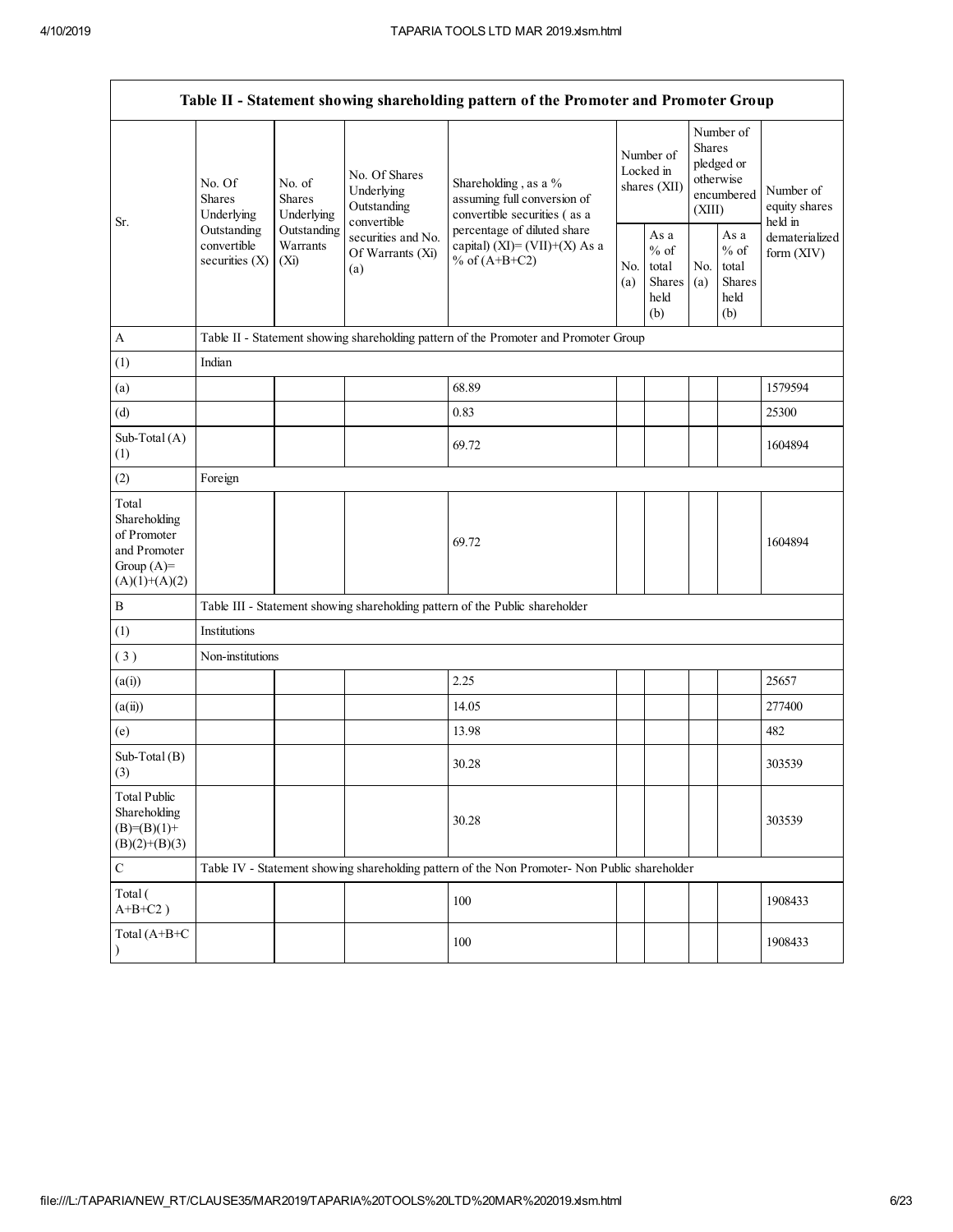| Individuals/Hindu undivided Family                                                                                            |                                                                                                              |                                 |                                          |                                         |                                                         |                                     |                                              |  |  |  |  |  |  |
|-------------------------------------------------------------------------------------------------------------------------------|--------------------------------------------------------------------------------------------------------------|---------------------------------|------------------------------------------|-----------------------------------------|---------------------------------------------------------|-------------------------------------|----------------------------------------------|--|--|--|--|--|--|
| Searial No.                                                                                                                   | $\overline{\mathbf{3}}$<br>$\overline{7}$<br>$\sqrt{2}$<br>$\overline{\mathbf{4}}$<br>5<br>$\mathbf{1}$<br>6 |                                 |                                          |                                         |                                                         |                                     |                                              |  |  |  |  |  |  |
| Name of the<br>Shareholders<br>(I)                                                                                            | <b>BHAGWATI</b><br><b>BINANI</b>                                                                             | <b>BHARAT</b><br><b>TAPARIA</b> | <b>BHARATKUMAR</b><br><b>TAPARIA HUF</b> | DEVI<br><b>PRASAD</b><br><b>TAPARIA</b> | <b>DEVI</b><br><b>PRASAD</b><br><b>TAPARIA</b><br>(HUF) | <b>HARNARAYAN</b><br><b>TAPARIA</b> | <b>HARNARAYAN</b><br><b>TAPARIA</b><br>(HUF) |  |  |  |  |  |  |
| PAN (II)                                                                                                                      | AHVPB5894R                                                                                                   | AAAPT4517B                      | AAEHB6926Q                               | AAAPT3472B                              | AAAHD0545F                                              | AAAPT3471C                          | AAAHH0253E                                   |  |  |  |  |  |  |
| No. of fully<br>paid up equity<br>shares held<br>(IV)                                                                         | 55                                                                                                           | 133194                          | 10718                                    | 101699                                  | 80958                                                   | 364650                              | 133129                                       |  |  |  |  |  |  |
| No. Of Partly<br>paid-up<br>equity shares<br>held (V)                                                                         |                                                                                                              |                                 |                                          |                                         |                                                         |                                     |                                              |  |  |  |  |  |  |
| No. Of<br>shares<br>underlying<br>Depository<br>Receipts (VI)                                                                 |                                                                                                              |                                 |                                          |                                         |                                                         |                                     |                                              |  |  |  |  |  |  |
| Total nos.<br>shares held<br>$(VII) = (IV) +$<br>$(V)+(VI)$                                                                   | 55                                                                                                           | 133194                          | 10718                                    | 101699                                  | 80958                                                   | 364650                              | 133129                                       |  |  |  |  |  |  |
| Shareholding<br>as a % of<br>total no. of<br>shares<br>(calculated as<br>per SCRR,<br>1957) (VIII)<br>As a % of<br>$(A+B+C2)$ | $\overline{0}$                                                                                               | 4.39                            | 0.35                                     | 3.35                                    | 2.67                                                    | 12.01                               | 4.39                                         |  |  |  |  |  |  |
|                                                                                                                               | Number of Voting Rights held in each class of securities (IX)                                                |                                 |                                          |                                         |                                                         |                                     |                                              |  |  |  |  |  |  |
| Class eg:X                                                                                                                    | 55                                                                                                           | 133194                          | 10718                                    | 101699                                  | 80958                                                   | 364650                              | 133129                                       |  |  |  |  |  |  |
| Class eg:y                                                                                                                    |                                                                                                              |                                 |                                          |                                         |                                                         |                                     |                                              |  |  |  |  |  |  |
| Total                                                                                                                         | 55                                                                                                           | 133194                          | 10718                                    | 101699                                  | 80958                                                   | 364650                              | 133129                                       |  |  |  |  |  |  |
| Total as a %<br>of Total<br>Voting rights                                                                                     | $\boldsymbol{0}$                                                                                             | 4.39                            | 0.35                                     | 3.35                                    | 2.67                                                    | 12.01                               | 4.39                                         |  |  |  |  |  |  |
| No. Of<br>Shares<br>Underlying<br>Outstanding<br>convertible<br>securities (X)                                                |                                                                                                              |                                 |                                          |                                         |                                                         |                                     |                                              |  |  |  |  |  |  |
| No. of Shares<br>Underlying<br>Outstanding<br>Warrants (Xi)                                                                   |                                                                                                              |                                 |                                          |                                         |                                                         |                                     |                                              |  |  |  |  |  |  |
| No. Of<br>Shares<br>Underlying<br>Outstanding<br>convertible<br>securities and<br>No. Of<br>Warrants (Xi)<br>(a)              |                                                                                                              |                                 |                                          |                                         |                                                         |                                     |                                              |  |  |  |  |  |  |
| Shareholding<br>, as a $%$<br>assuming full                                                                                   |                                                                                                              |                                 |                                          |                                         |                                                         |                                     |                                              |  |  |  |  |  |  |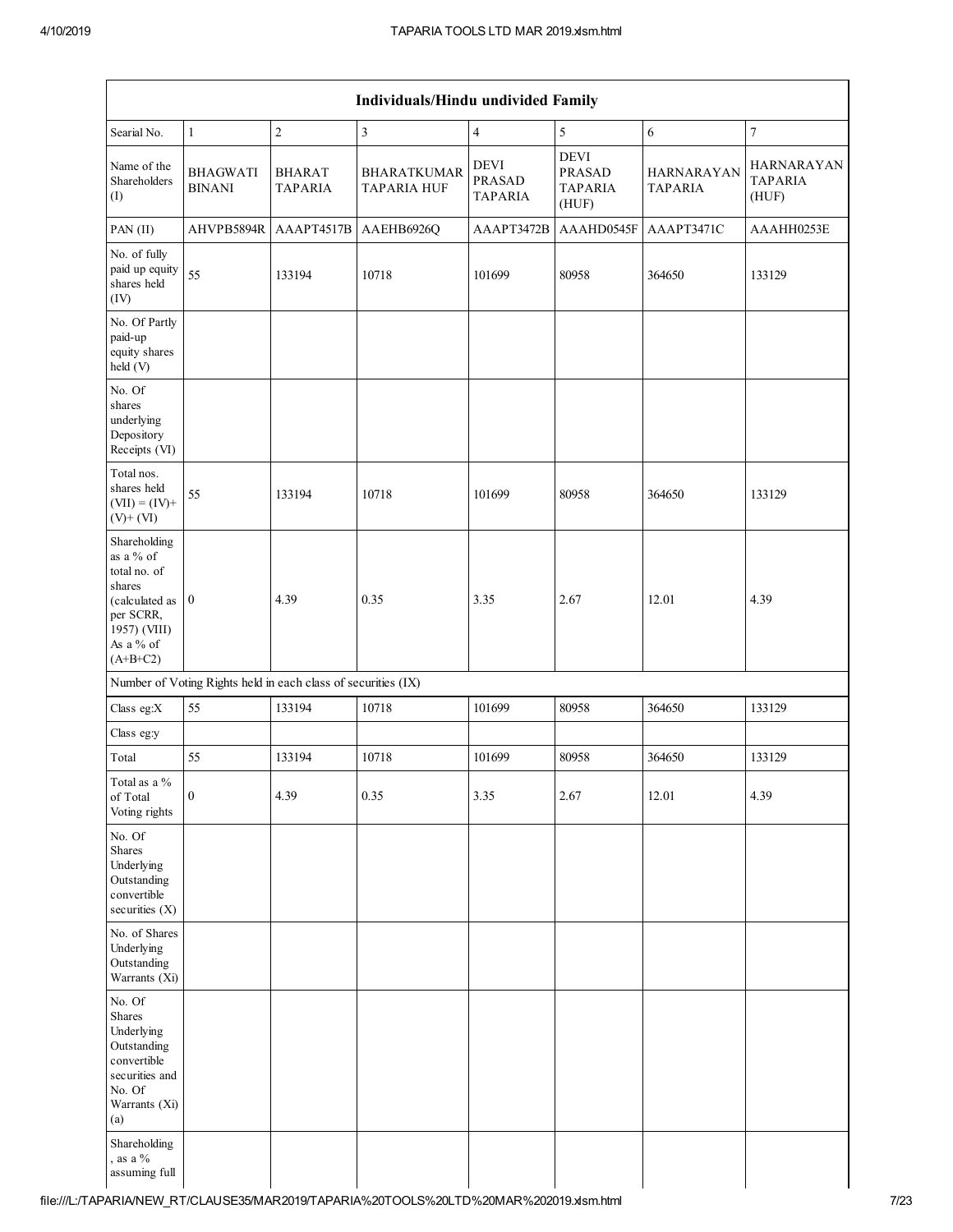| conversion of<br>convertible<br>securities (as<br>a percentage<br>of diluted<br>share capital)<br>$(XI)=(VII)+$<br>$(Xi)(a)$ As a<br>$\%$ of<br>$(A+B+C2)$ | $\mathbf{0}$                     | 4.39                                                    | 0.35           | 3.35     | 2.67             | 12.01    | 4.39             |
|------------------------------------------------------------------------------------------------------------------------------------------------------------|----------------------------------|---------------------------------------------------------|----------------|----------|------------------|----------|------------------|
|                                                                                                                                                            | Number of Locked in shares (XII) |                                                         |                |          |                  |          |                  |
| No. $(a)$                                                                                                                                                  |                                  |                                                         |                |          |                  |          |                  |
| As a $%$ of<br>total Shares<br>held (b)                                                                                                                    |                                  |                                                         |                |          |                  |          |                  |
|                                                                                                                                                            |                                  | Number of Shares pledged or otherwise encumbered (XIII) |                |          |                  |          |                  |
| No. $(a)$                                                                                                                                                  |                                  |                                                         |                |          |                  |          |                  |
| As a $%$ of<br>total Shares<br>held (b)                                                                                                                    |                                  |                                                         |                |          |                  |          |                  |
| Number of<br>equity shares<br>held in<br>dematerialized<br>form (XIV)                                                                                      | $\overline{0}$                   | 133194                                                  | 10718          | 101699   | $\boldsymbol{0}$ | 364650   | $\boldsymbol{0}$ |
|                                                                                                                                                            | Reason for not providing PAN     |                                                         |                |          |                  |          |                  |
| Reason for<br>not providing<br>PAN                                                                                                                         |                                  |                                                         |                |          |                  |          |                  |
| Shareholder<br>type                                                                                                                                        | Promoter<br>Group                | Promoter<br>Group                                       | Promoter Group | Promoter | Promoter         | Promoter | Promoter         |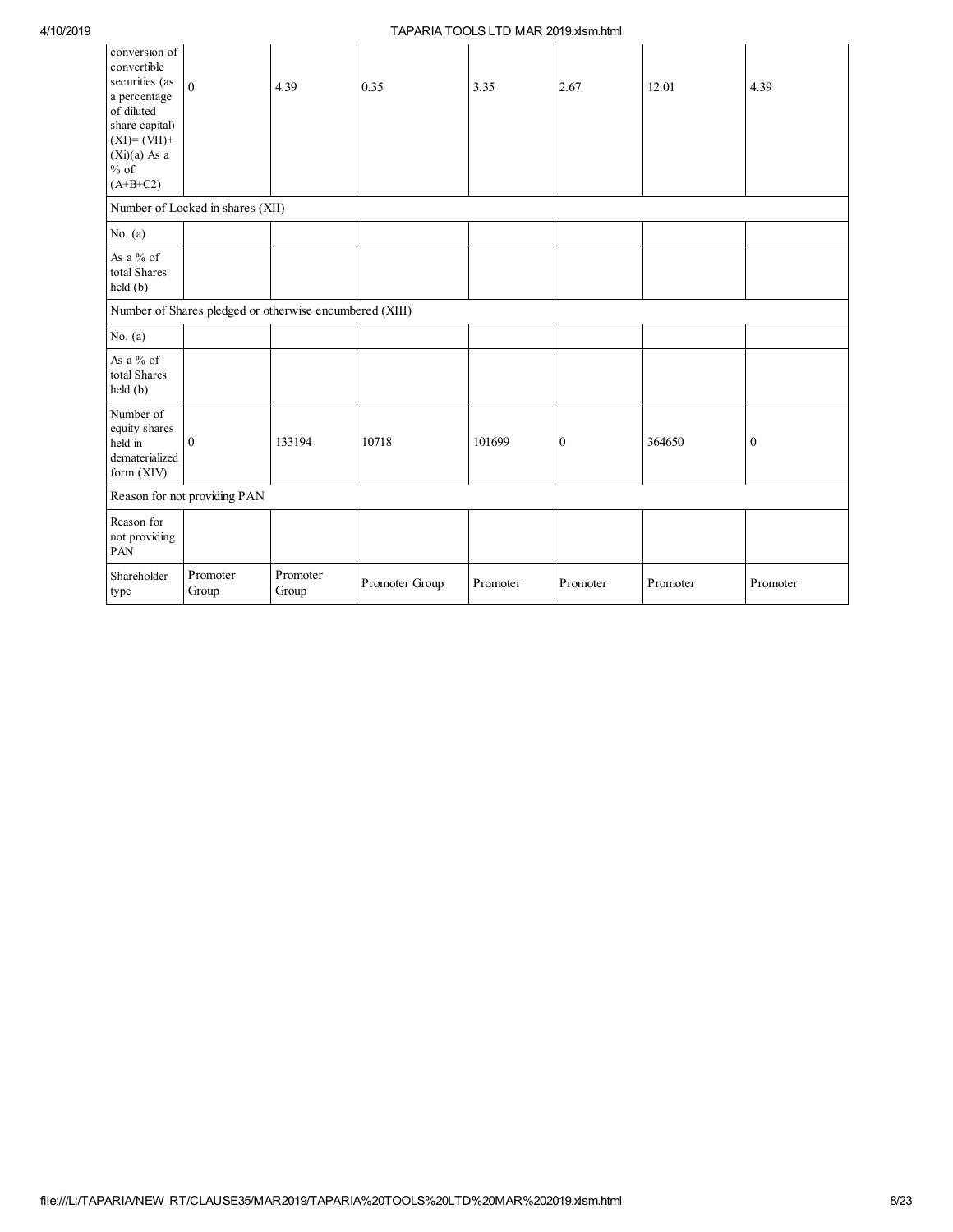| Individuals/Hindu undivided Family                                                                                                                                                          |                                 |                                                          |                                      |                                    |                                           |                                                           |                                    |  |  |  |  |
|---------------------------------------------------------------------------------------------------------------------------------------------------------------------------------------------|---------------------------------|----------------------------------------------------------|--------------------------------------|------------------------------------|-------------------------------------------|-----------------------------------------------------------|------------------------------------|--|--|--|--|
| Searial No.                                                                                                                                                                                 | $\,8\,$                         | 9                                                        | 10                                   | 11                                 | 12                                        | 13                                                        | 14                                 |  |  |  |  |
| Name of the<br>Shareholders (I)                                                                                                                                                             | <b>HARSHA</b><br><b>MUNDHRA</b> | <b>JAYA</b><br><b>KRISHNA</b><br><b>TAPARIA</b><br>(HUF) | <b>JAYAKRISHNA</b><br><b>TAPARIA</b> | <b>KUSUMDEVI</b><br><b>TAPARIA</b> | MADHAV<br><b>PRASAD</b><br><b>TAPARIA</b> | <b>MADHAV</b><br><b>PRASAD</b><br><b>TAPARIA</b><br>(HUF) | <b>PREMADEVI</b><br><b>TAPARIA</b> |  |  |  |  |
| PAN (II)                                                                                                                                                                                    | ADTPM7132K                      | AAAHJ1725P                                               | AAAPT8985B                           | AAEPT2374C                         | AAAPT4735D                                | AAAHM0980M                                                | AAEPT3268P                         |  |  |  |  |
| No. of fully paid<br>up equity shares<br>held (IV)                                                                                                                                          | 50000                           | 66042                                                    | 147476                               | 146848                             | 143565                                    | 115969                                                    | 126989                             |  |  |  |  |
| No. Of Partly paid-<br>up equity shares<br>held (V)                                                                                                                                         |                                 |                                                          |                                      |                                    |                                           |                                                           |                                    |  |  |  |  |
| No. Of shares<br>underlying<br>Depository<br>Receipts (VI)                                                                                                                                  |                                 |                                                          |                                      |                                    |                                           |                                                           |                                    |  |  |  |  |
| Total nos. shares<br>held $(VII) = (IV) +$<br>$(V)$ + $(VI)$                                                                                                                                | 50000                           | 66042                                                    | 147476                               | 146848                             | 143565                                    | 115969                                                    | 126989                             |  |  |  |  |
| Shareholding as a<br>% of total no. of<br>shares (calculated<br>as per SCRR,<br>1957) (VIII) As a<br>% of $(A+B+C2)$                                                                        | 1.65                            | 2.18                                                     | 4.86                                 | 4.84                               | 4.73                                      | 3.82                                                      | 4.18                               |  |  |  |  |
| Number of Voting Rights held in each class of securities (IX)                                                                                                                               |                                 |                                                          |                                      |                                    |                                           |                                                           |                                    |  |  |  |  |
| Class eg:X                                                                                                                                                                                  | 50000                           | 66042                                                    | 147476                               | 146848                             | 143565                                    | 115969                                                    | 126989                             |  |  |  |  |
| Class eg:y                                                                                                                                                                                  |                                 |                                                          |                                      |                                    |                                           |                                                           |                                    |  |  |  |  |
| Total                                                                                                                                                                                       | 50000                           | 66042                                                    | 147476                               | 146848                             | 143565                                    | 115969                                                    | 126989                             |  |  |  |  |
| Total as a % of<br><b>Total Voting rights</b>                                                                                                                                               | 1.65                            | 2.18                                                     | 4.86                                 | 4.84                               | 4.73                                      | 3.82                                                      | 4.18                               |  |  |  |  |
| No. Of Shares<br>Underlying<br>Outstanding<br>convertible<br>securities $(X)$                                                                                                               |                                 |                                                          |                                      |                                    |                                           |                                                           |                                    |  |  |  |  |
| No. of Shares<br>Underlying<br>Outstanding<br>Warrants (Xi)                                                                                                                                 |                                 |                                                          |                                      |                                    |                                           |                                                           |                                    |  |  |  |  |
| No. Of Shares<br>Underlying<br>Outstanding<br>convertible<br>securities and No.<br>Of Warrants (Xi)<br>(a)                                                                                  |                                 |                                                          |                                      |                                    |                                           |                                                           |                                    |  |  |  |  |
| Shareholding, as a<br>% assuming full<br>conversion of<br>convertible<br>securities (as a<br>percentage of<br>diluted share<br>capital) $(XI)$ =<br>$(VII)+(Xi)(a)$ As a<br>% of $(A+B+C2)$ | 1.65                            | 2.18                                                     | 4.86                                 | 4.84                               | 4.73                                      | 3.82                                                      | 4.18                               |  |  |  |  |
| Number of Locked in shares (XII)                                                                                                                                                            |                                 |                                                          |                                      |                                    |                                           |                                                           |                                    |  |  |  |  |
| No. $(a)$                                                                                                                                                                                   |                                 |                                                          |                                      |                                    |                                           |                                                           |                                    |  |  |  |  |
|                                                                                                                                                                                             |                                 |                                                          |                                      |                                    |                                           |                                                           |                                    |  |  |  |  |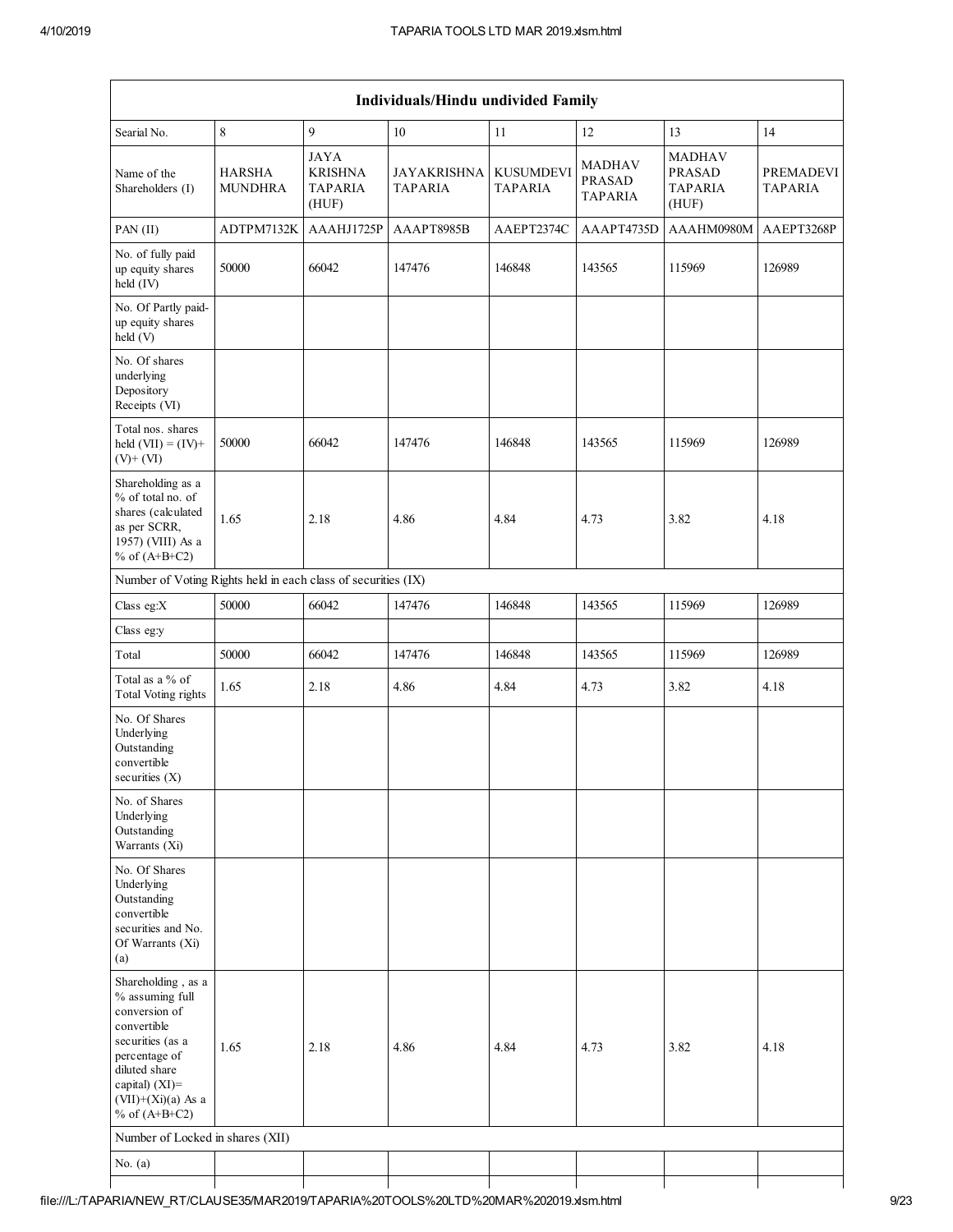| As a % of total<br>Shares held (b)                                   |                   |          |          |                   |          |              |                   |
|----------------------------------------------------------------------|-------------------|----------|----------|-------------------|----------|--------------|-------------------|
| Number of Shares pledged or otherwise encumbered (XIII)              |                   |          |          |                   |          |              |                   |
| No. $(a)$                                                            |                   |          |          |                   |          |              |                   |
| As a % of total<br>Shares held (b)                                   |                   |          |          |                   |          |              |                   |
| Number of equity<br>shares held in<br>dematerialized<br>form $(XIV)$ | 47800             | $\theta$ | 147476   | 146848            | 143565   | $\mathbf{0}$ | 126989            |
| Reason for not providing PAN                                         |                   |          |          |                   |          |              |                   |
| Reason for not<br>providing PAN                                      |                   |          |          |                   |          |              |                   |
| Shareholder type                                                     | Promoter<br>Group | Promoter | Promoter | Promoter<br>Group | Promoter | Promoter     | Promoter<br>Group |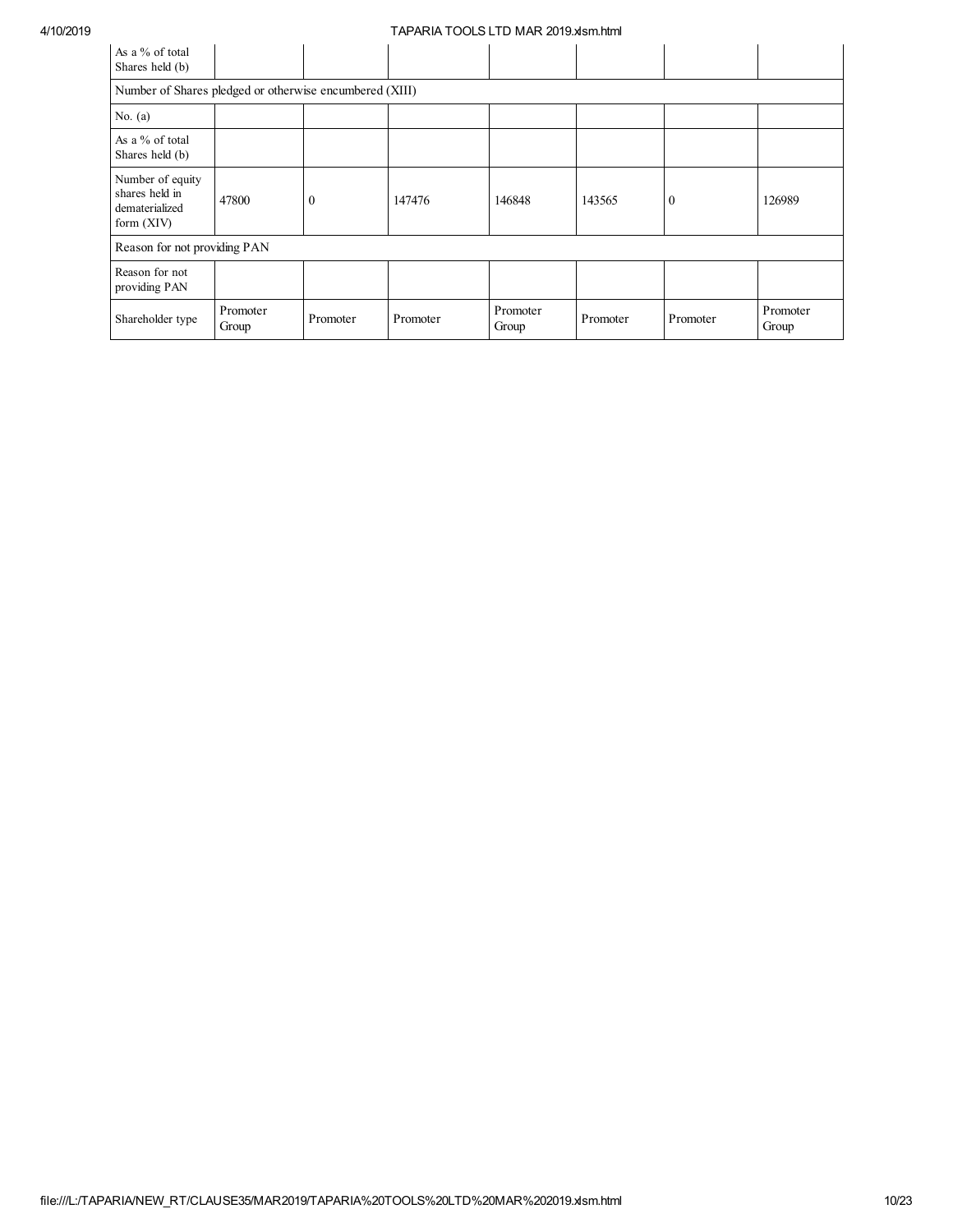|                                                                                                                                                                                          | Individuals/Hindu undivided Family                            |                                    |                                     |                                       |                                      |                          |  |  |  |  |  |  |
|------------------------------------------------------------------------------------------------------------------------------------------------------------------------------------------|---------------------------------------------------------------|------------------------------------|-------------------------------------|---------------------------------------|--------------------------------------|--------------------------|--|--|--|--|--|--|
| Searial No.                                                                                                                                                                              | 15                                                            | 16                                 | 17                                  | 18                                    | 19                                   |                          |  |  |  |  |  |  |
| Name of the<br>Shareholders (I)                                                                                                                                                          | <b>RAJDULARIDEVI</b><br>TAPARIA                               | <b>SHASHIDEVI</b><br><b>BANGUR</b> | <b>SUDHA DEVI</b><br><b>TAPARIA</b> | <b>SUSHIL KUMAR</b><br><b>TAPARIA</b> | <b>SUSHIL KUMAR</b><br>TAPARIA (HUF) | Click here to<br>go back |  |  |  |  |  |  |
| $PAN$ (II)                                                                                                                                                                               | AAEPT2422R                                                    | AEEPB9643J                         | AABPT7995C                          | AABPT0513E                            | AAHHS6580E                           | Total                    |  |  |  |  |  |  |
| No. of fully paid<br>up equity shares<br>held (IV)                                                                                                                                       | 181057                                                        | 69271                              | 103799                              | 71799                                 | 43999                                | 2091217                  |  |  |  |  |  |  |
| No. Of Partly paid-<br>up equity shares<br>held (V)                                                                                                                                      |                                                               |                                    |                                     |                                       |                                      |                          |  |  |  |  |  |  |
| No. Of shares<br>underlying<br>Depository<br>Receipts (VI)                                                                                                                               |                                                               |                                    |                                     |                                       |                                      |                          |  |  |  |  |  |  |
| Total nos. shares<br>held $(VII) = (IV) +$<br>$(V)$ + $(VI)$                                                                                                                             | 181057                                                        | 69271                              | 103799                              | 71799                                 | 43999                                | 2091217                  |  |  |  |  |  |  |
| Shareholding as a<br>% of total no. of<br>shares (calculated<br>as per SCRR,<br>1957) (VIII) As a<br>% of $(A+B+C2)$                                                                     | 5.96                                                          | 2.28                               | 3.42                                | 2.37                                  | 1.45                                 | 68.89                    |  |  |  |  |  |  |
|                                                                                                                                                                                          | Number of Voting Rights held in each class of securities (IX) |                                    |                                     |                                       |                                      |                          |  |  |  |  |  |  |
| Class eg:X                                                                                                                                                                               | 181057                                                        | 69271                              | 103799                              | 71799                                 | 43999                                | 2091217                  |  |  |  |  |  |  |
| Class eg:y                                                                                                                                                                               |                                                               |                                    |                                     |                                       |                                      |                          |  |  |  |  |  |  |
| Total                                                                                                                                                                                    | 181057                                                        | 69271                              | 103799                              | 71799                                 | 43999                                | 2091217                  |  |  |  |  |  |  |
| Total as a % of<br><b>Total Voting rights</b>                                                                                                                                            | 5.96                                                          | 2.28                               | 3.42                                | 2.37                                  | 1.45                                 | 68.89                    |  |  |  |  |  |  |
| No. Of Shares<br>Underlying<br>Outstanding<br>convertible<br>securities $(X)$                                                                                                            |                                                               |                                    |                                     |                                       |                                      |                          |  |  |  |  |  |  |
| No. of Shares<br>Underlying<br>Outstanding<br>Warrants (Xi)                                                                                                                              |                                                               |                                    |                                     |                                       |                                      |                          |  |  |  |  |  |  |
| No. Of Shares<br>Underlying<br>Outstanding<br>convertible<br>securities and No.<br>Of Warrants (Xi)<br>(a)                                                                               |                                                               |                                    |                                     |                                       |                                      |                          |  |  |  |  |  |  |
| Shareholding, as a<br>% assuming full<br>conversion of<br>convertible<br>securities (as a<br>percentage of<br>diluted share<br>capital) (XI)=<br>$(VII)+(Xi)(a)$ As a<br>% of $(A+B+C2)$ | 5.96                                                          | 2.28                               | 3.42                                | 2.37                                  | 1.45                                 | 68.89                    |  |  |  |  |  |  |
| Number of Locked in shares (XII)                                                                                                                                                         |                                                               |                                    |                                     |                                       |                                      |                          |  |  |  |  |  |  |
| No. $(a)$                                                                                                                                                                                |                                                               |                                    |                                     |                                       |                                      |                          |  |  |  |  |  |  |
| As a % of total<br>Shares held (b)                                                                                                                                                       |                                                               |                                    |                                     |                                       |                                      |                          |  |  |  |  |  |  |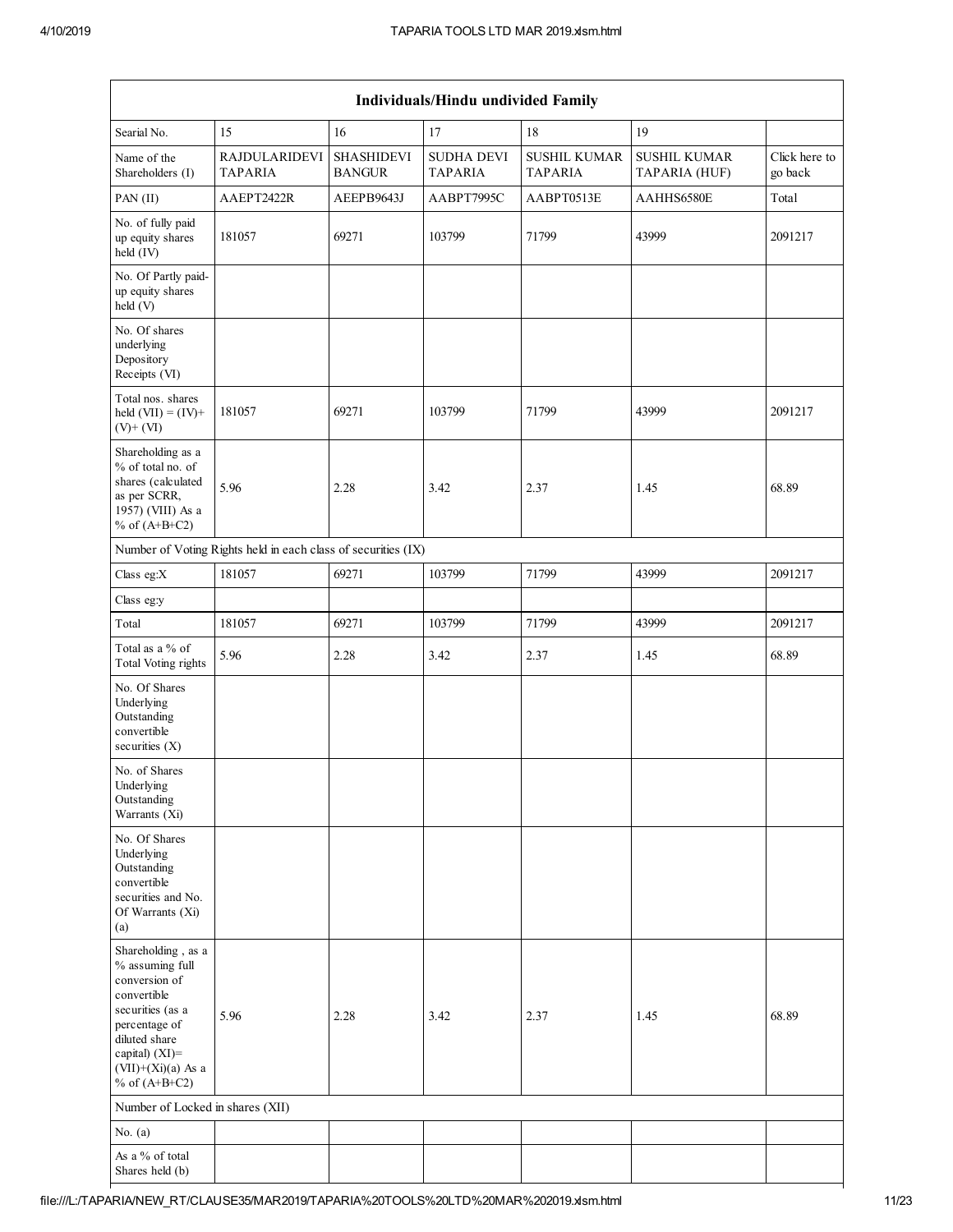# 4/10/2019<br>
Number of Shares pladed an attenuing againstead (VIII)<br>
University and the sumber of Change pladed and the sumber of CNIII)

Number of Shares pledged or otherwise encumbered (XIII)

| Number of Shares pledged or otherwise encumbered (XIII)              |                |                |                |                |                |         |  |  |  |  |
|----------------------------------------------------------------------|----------------|----------------|----------------|----------------|----------------|---------|--|--|--|--|
| No. $(a)$                                                            |                |                |                |                |                |         |  |  |  |  |
| As a % of total<br>Shares held (b)                                   |                |                |                |                |                |         |  |  |  |  |
| Number of equity<br>shares held in<br>dematerialized<br>form $(XIV)$ | 181057         | $\Omega$       | 103799         | 71799          | O              | 1579594 |  |  |  |  |
| Reason for not providing PAN                                         |                |                |                |                |                |         |  |  |  |  |
| Reason for not<br>providing PAN                                      |                |                |                |                |                |         |  |  |  |  |
| Shareholder type                                                     | Promoter Group | Promoter Group | Promoter Group | Promoter Group | Promoter Group |         |  |  |  |  |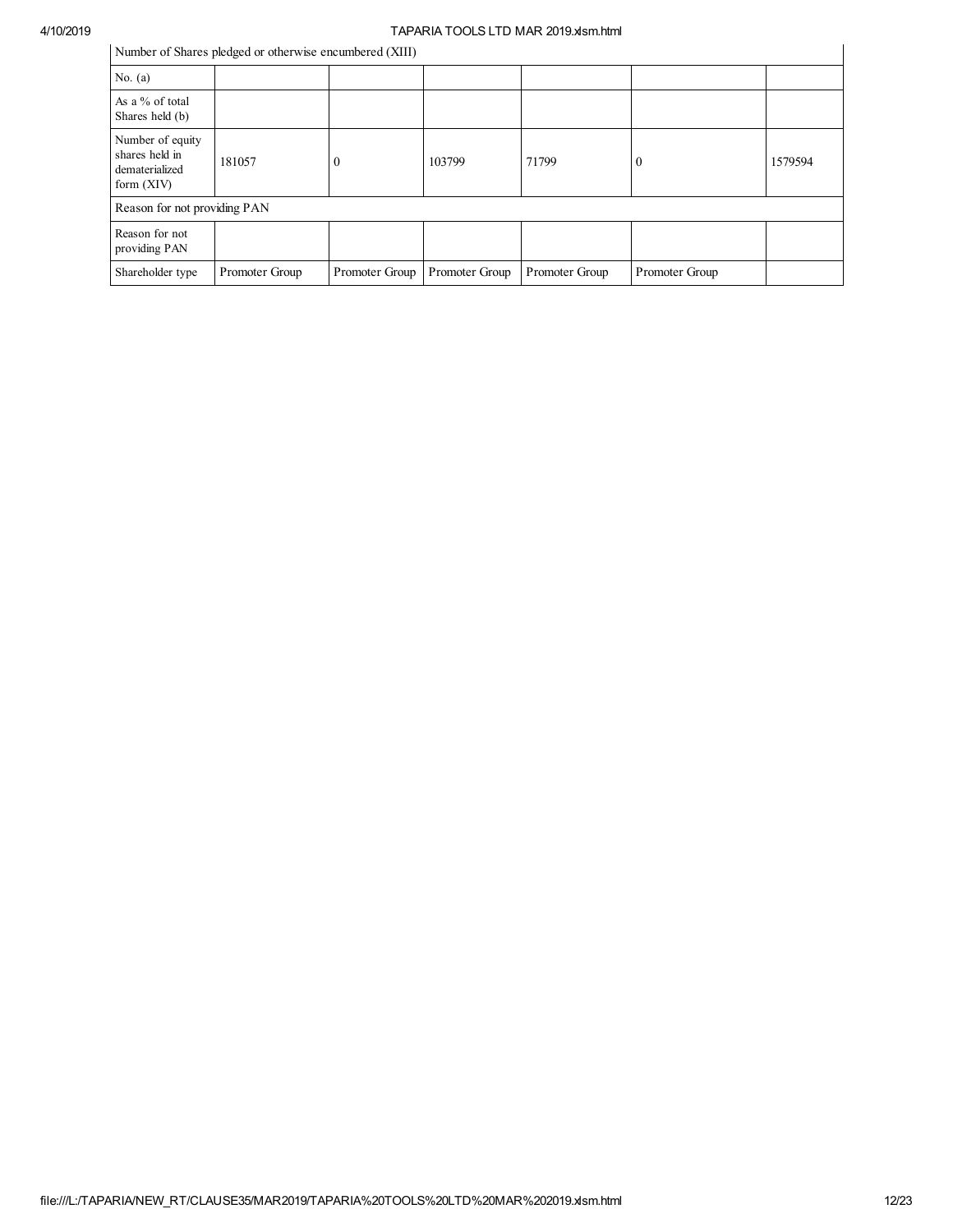| Any Other (specify)                                                                                                                                                                |                                                               |                       |  |  |  |  |
|------------------------------------------------------------------------------------------------------------------------------------------------------------------------------------|---------------------------------------------------------------|-----------------------|--|--|--|--|
| Searial No.                                                                                                                                                                        | $\mathbf{1}$                                                  |                       |  |  |  |  |
| Category                                                                                                                                                                           | <b>Bodies Corporate</b>                                       | Click here to go back |  |  |  |  |
| Name of the<br>Shareholders (I)                                                                                                                                                    | OM SHRI YOGESHWER MANUFACTURING & TRADIN                      |                       |  |  |  |  |
| PAN (II)                                                                                                                                                                           | AAACO4012H                                                    | Total                 |  |  |  |  |
| No. of the<br>Shareholders (I)                                                                                                                                                     | 1                                                             | 1                     |  |  |  |  |
| No. of fully paid<br>up equity shares<br>held (IV)                                                                                                                                 | 25300                                                         | 25300                 |  |  |  |  |
| No. Of Partly paid-<br>up equity shares<br>held (V)                                                                                                                                |                                                               |                       |  |  |  |  |
| No. Of shares<br>underlying<br>Depository<br>Receipts (VI)                                                                                                                         |                                                               |                       |  |  |  |  |
| Total nos. shares<br>held $(VII) = (IV) +$<br>$(V)+(VI)$                                                                                                                           | 25300                                                         | 25300                 |  |  |  |  |
| Shareholding as a<br>% of total no. of<br>shares (calculated<br>as per SCRR,<br>1957) (VIII) As a<br>% of $(A+B+C2)$                                                               | 0.83                                                          | 0.83                  |  |  |  |  |
|                                                                                                                                                                                    | Number of Voting Rights held in each class of securities (IX) |                       |  |  |  |  |
| Class eg: X                                                                                                                                                                        | 25300                                                         | 25300                 |  |  |  |  |
| Class eg:y                                                                                                                                                                         |                                                               |                       |  |  |  |  |
| Total                                                                                                                                                                              | 25300                                                         | 25300                 |  |  |  |  |
| Total as a % of<br><b>Total Voting rights</b>                                                                                                                                      | 0.83                                                          | 0.83                  |  |  |  |  |
| No. Of Shares<br>Underlying<br>Outstanding<br>convertible<br>securities (X)                                                                                                        |                                                               |                       |  |  |  |  |
| No. of Shares<br>Underlying<br>Outstanding<br>Warrants (Xi)                                                                                                                        |                                                               |                       |  |  |  |  |
| No. Of Shares<br>Underlying<br>Outstanding<br>convertible<br>securities and No.<br>Of Warrants (Xi)<br>(a)                                                                         |                                                               |                       |  |  |  |  |
| Shareholding, as a<br>% assuming full<br>conversion of<br>convertible<br>securities (as a<br>percentage of<br>diluted share<br>capital) (XI)=<br>(VII)+(X) As a %<br>of $(A+B+C2)$ | 0.83                                                          | 0.83                  |  |  |  |  |

Number of Locked in shares (XII)

file:///L:/TAPARIA/NEW\_RT/CLAUSE35/MAR2019/TAPARIA%20TOOLS%20LTD%20MAR%202019.xlsm.html 13/23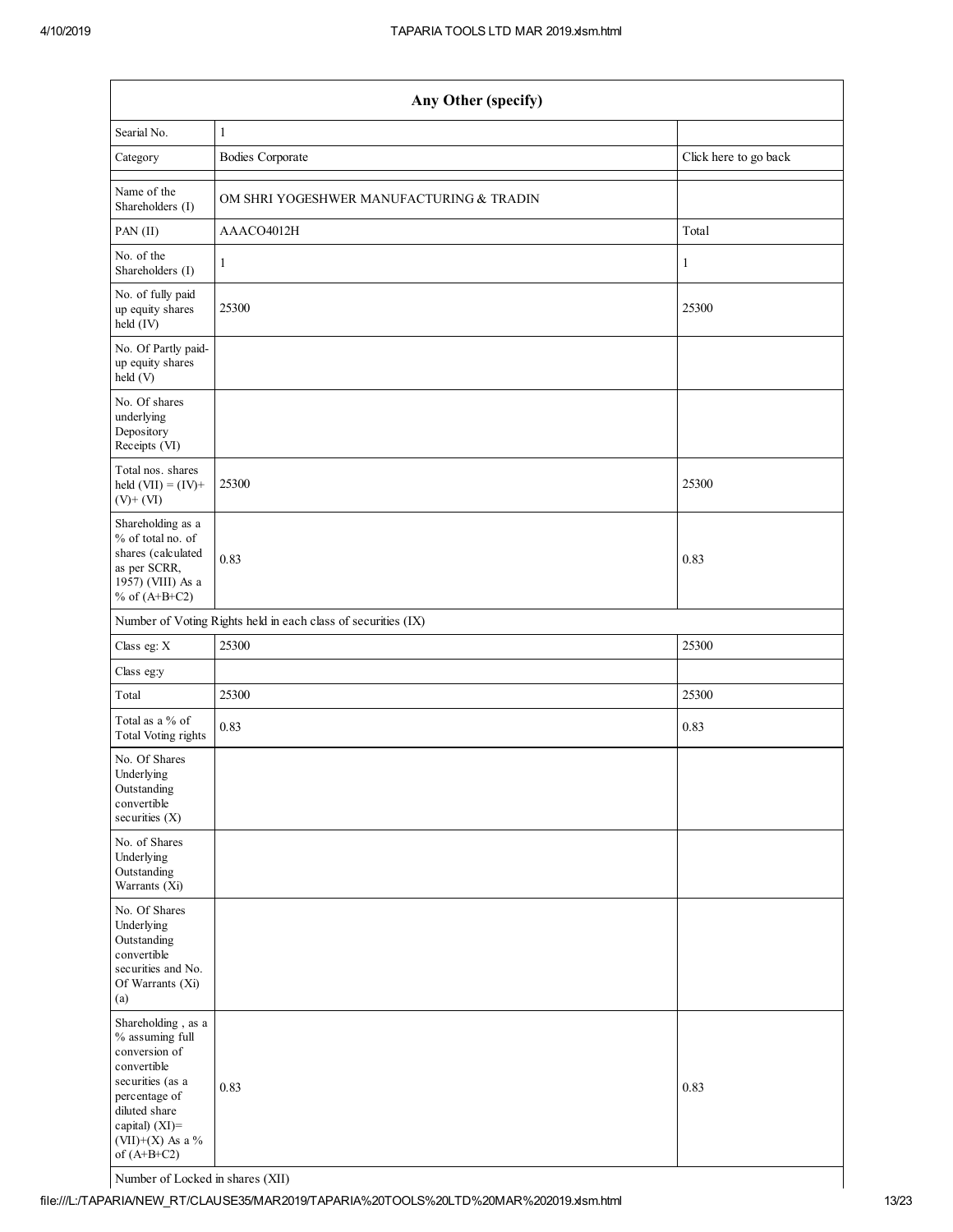| No. $(a)$                                                          |                                                         |       |
|--------------------------------------------------------------------|---------------------------------------------------------|-------|
| As a % of total<br>Shares held (b)                                 |                                                         |       |
|                                                                    | Number of Shares pledged or otherwise encumbered (XIII) |       |
| No. $(a)$                                                          |                                                         |       |
| As a % of total<br>Shares held (b)                                 |                                                         |       |
| Number of equity<br>shares held in<br>dematerialized<br>form (XIV) | 25300                                                   | 25300 |
| Reason for not providing PAN                                       |                                                         |       |
| Reason for not<br>providing PAN                                    |                                                         |       |
| Shareholder type                                                   | Promoter Group                                          |       |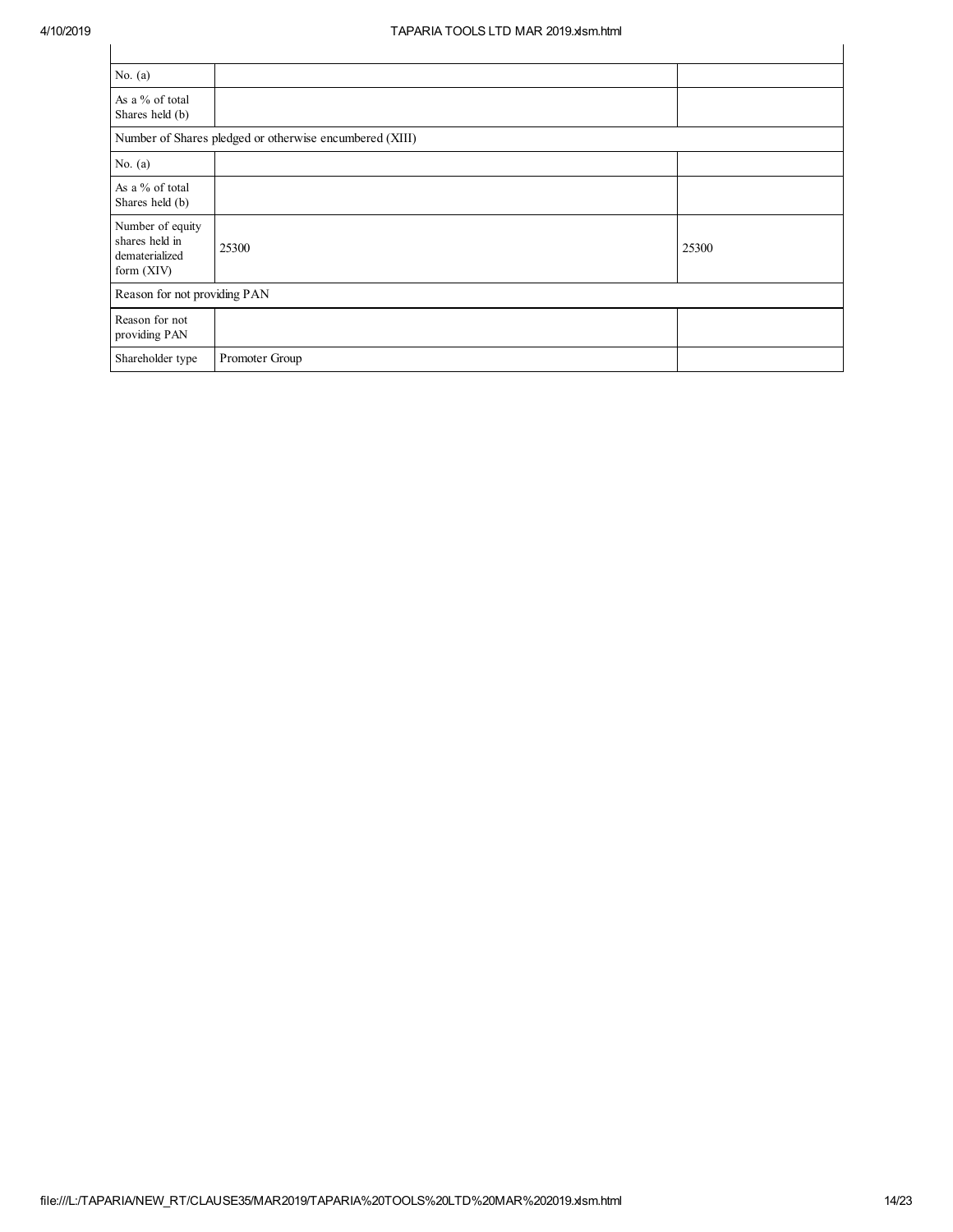|                                                                                                                                                                                       |                                    |                                |                                                                       | Individuals - ii. Individual shareholders holding nominal share capital in excess of Rs. 2 lakhs. |                                 |                                                               |                                               |
|---------------------------------------------------------------------------------------------------------------------------------------------------------------------------------------|------------------------------------|--------------------------------|-----------------------------------------------------------------------|---------------------------------------------------------------------------------------------------|---------------------------------|---------------------------------------------------------------|-----------------------------------------------|
| Searial No.                                                                                                                                                                           | $\mathbf{1}$                       | $\overline{2}$                 | $\overline{\mathbf{3}}$                                               | $\overline{4}$                                                                                    | $\sqrt{5}$                      | 6                                                             | $\overline{7}$                                |
| Name of the<br>Shareholders (I)                                                                                                                                                       | <b>ABHIMANYU</b><br><b>MUNDHRA</b> | <b>ANANT</b><br><b>TAPARIA</b> | <b>ARYAMAN</b><br>TAPARIA-<br><b>MINOR</b><br>THROUGH<br><b>GUARD</b> | Rajendra<br>Somani                                                                                | <b>SAURABH</b><br><b>BANGUR</b> | <b>SHREE</b><br><b>KANTA</b><br><b>DEVI</b><br><b>TAPARIA</b> | <b>SHREE</b><br><b>KUMAR</b><br><b>BANGUR</b> |
| PAN (II)                                                                                                                                                                              | BVWPM3062O                         | ABXPT0780E                     | ADJPT6759K                                                            | AACPS9645M                                                                                        | AHHPB5720G                      | AACPT4331K                                                    | AHHPB5719K                                    |
| No. of fully paid<br>up equity shares<br>held (IV)                                                                                                                                    | 50000                              | 60364                          | 35277                                                                 | 46500                                                                                             | 56555                           | 100098                                                        | 57358                                         |
| No. Of Partly paid-<br>up equity shares<br>held (V)                                                                                                                                   |                                    |                                |                                                                       |                                                                                                   |                                 |                                                               |                                               |
| No. Of shares<br>underlying<br>Depository<br>Receipts (VI)                                                                                                                            |                                    |                                |                                                                       |                                                                                                   |                                 |                                                               |                                               |
| Total nos. shares<br>held $(VII) = (IV) +$<br>$(V)$ + $(VI)$                                                                                                                          | 50000                              | 60364                          | 35277                                                                 | 46500                                                                                             | 56555                           | 100098                                                        | 57358                                         |
| Shareholding as a<br>% of total no. of<br>shares (calculated<br>as per SCRR,<br>1957) (VIII) As a<br>% of $(A+B+C2)$                                                                  | 1.65                               | 1.99                           | 1.16                                                                  | 1.53                                                                                              | 1.86                            | 3.3                                                           | 1.89                                          |
| Number of Voting Rights held in each class of securities (IX)                                                                                                                         |                                    |                                |                                                                       |                                                                                                   |                                 |                                                               |                                               |
| Class eg: X                                                                                                                                                                           | 50000                              | 60364                          | 35277                                                                 | 46500                                                                                             | 56555                           | 100098                                                        | 57358                                         |
| Class eg:y                                                                                                                                                                            |                                    |                                |                                                                       |                                                                                                   |                                 |                                                               |                                               |
| Total                                                                                                                                                                                 | 50000                              | 60364                          | 35277                                                                 | 46500                                                                                             | 56555                           | 100098                                                        | 57358                                         |
| Total as a % of<br><b>Total Voting rights</b>                                                                                                                                         | 1.65                               | 1.99                           | 1.16                                                                  | 1.53                                                                                              | 1.86                            | 3.3                                                           | 1.89                                          |
| No. Of Shares<br>Underlying<br>Outstanding<br>convertible<br>securities $(X)$                                                                                                         |                                    |                                |                                                                       |                                                                                                   |                                 |                                                               |                                               |
| No. of Shares<br>Underlying<br>Outstanding<br>Warrants (Xi)                                                                                                                           |                                    |                                |                                                                       |                                                                                                   |                                 |                                                               |                                               |
| No. Of Shares<br>Underlying<br>Outstanding<br>convertible<br>securities and No.<br>Of Warrants (Xi)<br>(a)                                                                            |                                    |                                |                                                                       |                                                                                                   |                                 |                                                               |                                               |
| Shareholding, as a<br>% assuming full<br>conversion of<br>convertible<br>securities (as a<br>percentage of<br>diluted share<br>capital) $(XI)$ =<br>(VII)+(X) As a %<br>of $(A+B+C2)$ | 1.65                               | 1.99                           | 1.16                                                                  | 1.53                                                                                              | 1.86                            | 3.3                                                           | 1.89                                          |
| Number of Locked in shares (XII)                                                                                                                                                      |                                    |                                |                                                                       |                                                                                                   |                                 |                                                               |                                               |
| No. $(a)$                                                                                                                                                                             |                                    |                                |                                                                       |                                                                                                   |                                 |                                                               |                                               |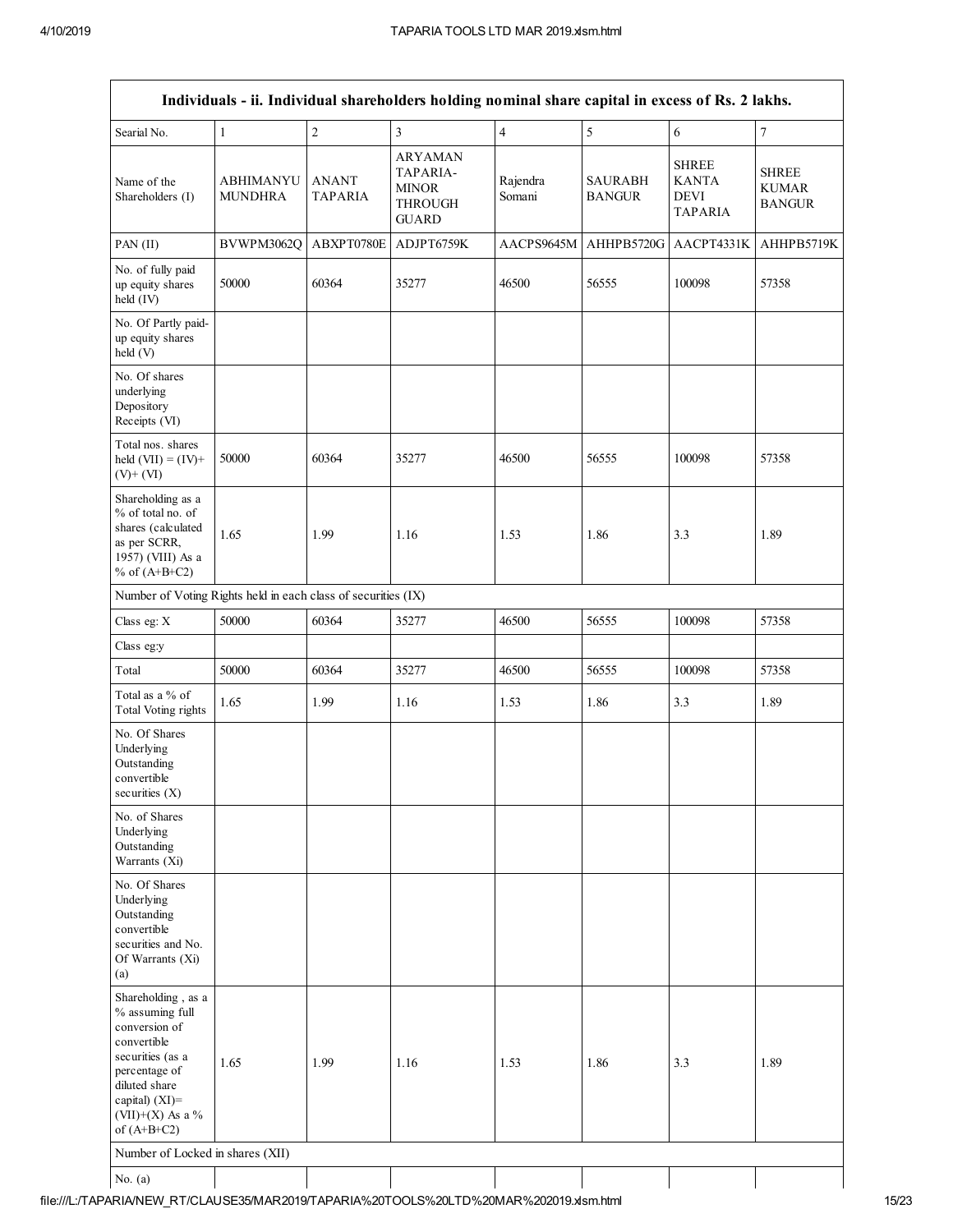| As a % of total<br>Shares held (b)                                   |       |       |  |       |          |        |              |
|----------------------------------------------------------------------|-------|-------|--|-------|----------|--------|--------------|
| Number of equity<br>shares held in<br>dematerialized<br>form $(XIV)$ | 50000 | 60364 |  | 46500 | $\bf{0}$ | 100098 | $\mathbf{0}$ |
| Reason for not providing PAN                                         |       |       |  |       |          |        |              |
| Reason for not<br>providing PAN                                      |       |       |  |       |          |        |              |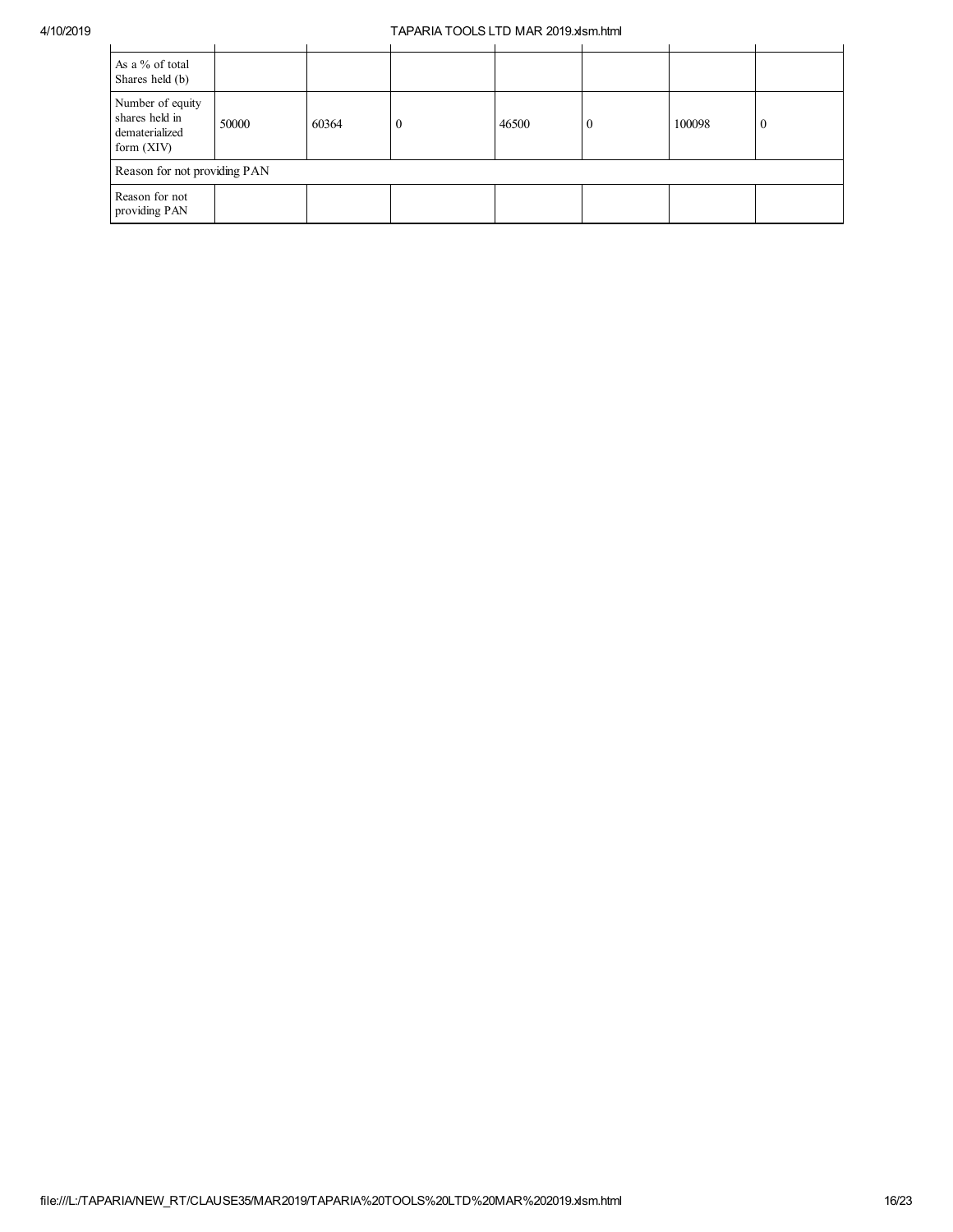|                                                                                                                                                                                         | Individuals - ii. Individual shareholders holding nominal share capital in excess of Rs. 2 lakhs. |
|-----------------------------------------------------------------------------------------------------------------------------------------------------------------------------------------|---------------------------------------------------------------------------------------------------|
| Searial No.                                                                                                                                                                             |                                                                                                   |
| Name of the<br>Shareholders (I)                                                                                                                                                         | Click here to go back                                                                             |
| PAN (II)                                                                                                                                                                                | Total                                                                                             |
| No. of fully paid<br>up equity shares<br>held (IV)                                                                                                                                      | 406152                                                                                            |
| No. Of Partly paid-<br>up equity shares<br>held (V)                                                                                                                                     |                                                                                                   |
| No. Of shares<br>underlying<br>Depository<br>Receipts (VI)                                                                                                                              |                                                                                                   |
| Total nos. shares<br>held $(VII) = (IV) +$<br>$(V)$ + $(VI)$                                                                                                                            | 406152                                                                                            |
| Shareholding as a<br>% of total no. of<br>shares (calculated<br>as per SCRR,<br>1957) (VIII) As a<br>% of $(A+B+C2)$                                                                    | 13.38                                                                                             |
|                                                                                                                                                                                         | Number of Voting Rights held in each class of securities (IX)                                     |
| Class eg: X                                                                                                                                                                             | 406152                                                                                            |
| Class eg:y                                                                                                                                                                              |                                                                                                   |
| Total                                                                                                                                                                                   | 406152                                                                                            |
| Total as a % of<br><b>Total Voting rights</b>                                                                                                                                           | 13.38                                                                                             |
| No. Of Shares<br>Underlying<br>Outstanding<br>convertible<br>securities $(X)$                                                                                                           |                                                                                                   |
| No. of Shares<br>Underlying<br>Outstanding<br>Warrants (Xi)                                                                                                                             |                                                                                                   |
| No. Of Shares<br>Underlying<br>Outstanding<br>convertible<br>securities and No.<br>Of Warrants (Xi)<br>(a)                                                                              |                                                                                                   |
| Shareholding, as a<br>% assuming full<br>conversion of<br>convertible<br>securities (as a<br>percentage of<br>diluted share<br>capital) $(XI)$ =<br>$(VII)+(X)$ As a %<br>of $(A+B+C2)$ | 13.38                                                                                             |
| Number of Locked in shares (XII)                                                                                                                                                        |                                                                                                   |
| No. $(a)$                                                                                                                                                                               |                                                                                                   |
| As a % of total<br>Shares held (b)                                                                                                                                                      |                                                                                                   |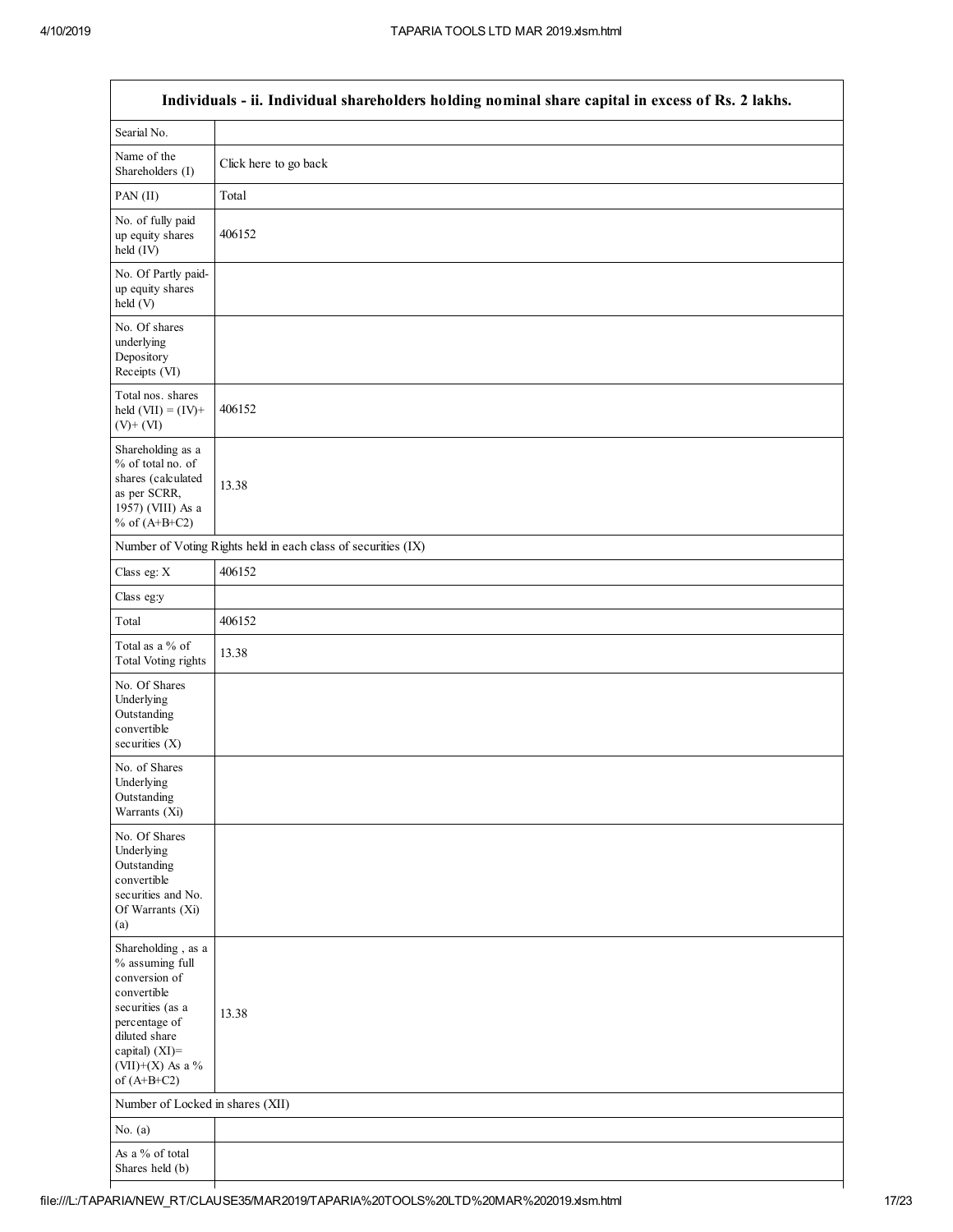| Number of equity<br>shares held in<br>dematerialized<br>form $(XIV)$ | 256962                       |  |  |  |  |
|----------------------------------------------------------------------|------------------------------|--|--|--|--|
|                                                                      | Reason for not providing PAN |  |  |  |  |
| Reason for not<br>providing PAN                                      |                              |  |  |  |  |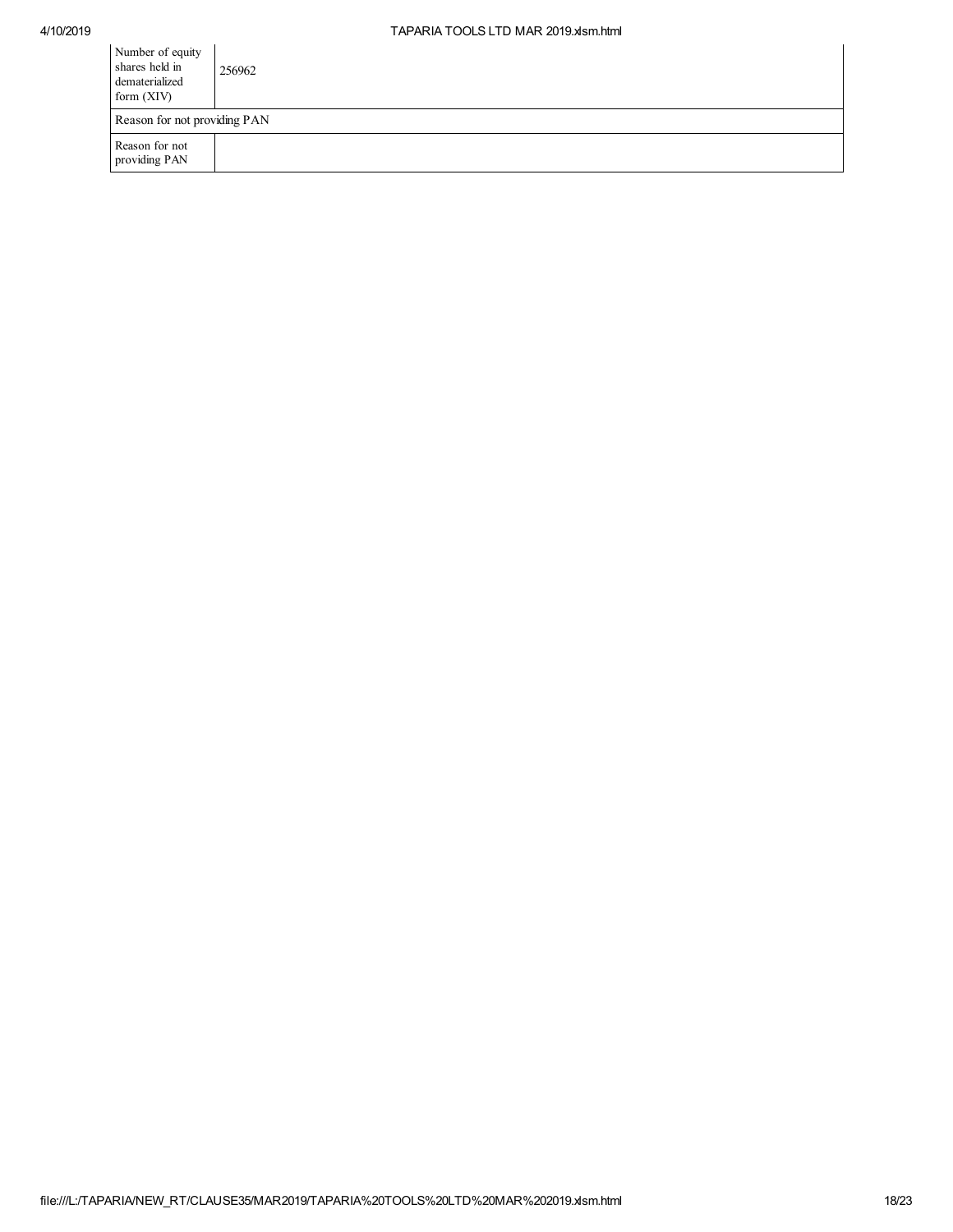| Any Other (specify)                                                                                                  |                            |                                                               |                                                     |                  |                                     |                                        |                                              |
|----------------------------------------------------------------------------------------------------------------------|----------------------------|---------------------------------------------------------------|-----------------------------------------------------|------------------|-------------------------------------|----------------------------------------|----------------------------------------------|
| Searial No.                                                                                                          | $\mathbf{1}$               | $\boldsymbol{2}$                                              | $\mathfrak{Z}$                                      | $\overline{4}$   | $\sqrt{5}$                          | 6                                      | $\boldsymbol{7}$                             |
| Category                                                                                                             | <b>Bodies</b><br>Corporate | <b>Bodies Corporate</b>                                       | <b>Bodies Corporate</b>                             | Trusts           | Non-<br>Resident<br>Indian<br>(NRI) | Director or<br>Director's<br>Relatives | Director or<br>Director's<br>Relatives       |
| Category / More<br>than 1 percentage                                                                                 | Category                   | More than 1 percentage of<br>shareholding                     | More than 1<br>percentage of<br>shareholding        | Category         | Category                            | Category                               | More than 1<br>percentage of<br>shareholding |
| Name of the<br>Shareholders (I)                                                                                      |                            | <b>SHREE</b><br>SATYANARAYAN<br><b>INVESTMENTS CO.</b>        | <b>VEER</b><br><b>ENTERPRISES</b><br><b>LIMITED</b> |                  |                                     |                                        | <b>VIRENDRAA</b><br><b>BANGUR</b>            |
| PAN(II)                                                                                                              |                            | AABCS4627H                                                    | AAACV1980D                                          |                  |                                     |                                        | AELPB5548M                                   |
| No. of the<br>Shareholders (I)                                                                                       | 7                          | $\mathbf{1}$                                                  | $\mathbf{1}$                                        | 1                | $\overline{c}$                      | 1                                      | 1                                            |
| No. of fully paid<br>up equity shares<br>held (IV)                                                                   | 351375                     | 46000                                                         | 274288                                              | 20               | 16550                               | 56526                                  | 56526                                        |
| No. Of Partly paid-<br>up equity shares<br>held (V)                                                                  |                            |                                                               |                                                     |                  |                                     |                                        |                                              |
| No. Of shares<br>underlying<br>Depository<br>Receipts (VI)                                                           |                            |                                                               |                                                     |                  |                                     |                                        |                                              |
| Total nos. shares<br>held $(VII) = (IV) +$<br>$(V)$ + $(VI)$                                                         | 351375                     | 46000                                                         | 274288                                              | 20               | 16550                               | 56526                                  | 56526                                        |
| Shareholding as a<br>% of total no. of<br>shares (calculated<br>as per SCRR,<br>1957) (VIII) As a<br>% of $(A+B+C2)$ | 11.57                      | 1.52                                                          | 9.04                                                | $\boldsymbol{0}$ | 0.55                                | 1.86                                   | 1.86                                         |
|                                                                                                                      |                            | Number of Voting Rights held in each class of securities (IX) |                                                     |                  |                                     |                                        |                                              |
| Class eg: X                                                                                                          | 351375                     | 46000                                                         | 274288                                              | 20               | 16550                               | 56526                                  | 56526                                        |
| Class eg:y                                                                                                           |                            |                                                               |                                                     |                  |                                     |                                        |                                              |
| Total                                                                                                                | 351375                     | 46000                                                         | 274288                                              | $20\,$           | 16550                               | 56526                                  | 56526                                        |
| Total as a $\%$ of<br><b>Total Voting rights</b>                                                                     | 11.57                      | 1.52                                                          | 9.04                                                | $\overline{0}$   | 0.55                                | 1.86                                   | 1.86                                         |
| No. Of Shares<br>Underlying<br>Outstanding<br>convertible<br>securities (X)                                          |                            |                                                               |                                                     |                  |                                     |                                        |                                              |
| No. of Shares<br>Underlying<br>Outstanding<br>Warrants (Xi)                                                          |                            |                                                               |                                                     |                  |                                     |                                        |                                              |
| No. Of Shares<br>Underlying<br>Outstanding<br>convertible<br>securities and No.<br>Of Warrants (Xi)<br>(a)           |                            |                                                               |                                                     |                  |                                     |                                        |                                              |
| Shareholding, as a<br>% assuming full<br>conversion of<br>convertible                                                |                            |                                                               |                                                     |                  |                                     |                                        |                                              |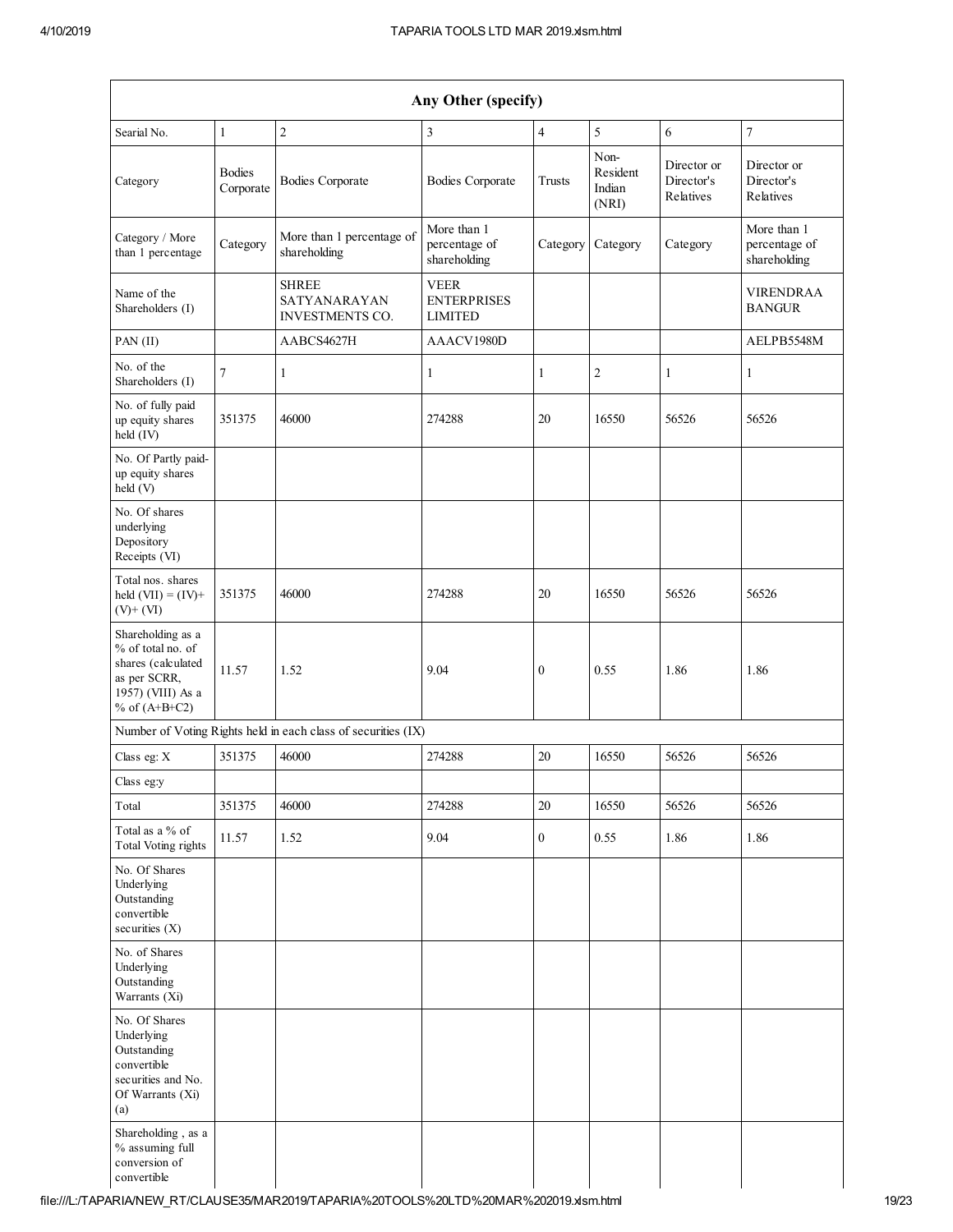| securities (as a<br>percentage of<br>diluted share<br>capital) $(XI)$ =<br>$(VII)+(X)$ As a %<br>of $(A+B+C2)$ | 11.57 | 1.52         | 9.04     | $\mathbf{0}$ | 0.55 | 1.86     | 1.86         |
|----------------------------------------------------------------------------------------------------------------|-------|--------------|----------|--------------|------|----------|--------------|
| Number of Locked in shares (XII)                                                                               |       |              |          |              |      |          |              |
| No. $(a)$                                                                                                      |       |              |          |              |      |          |              |
| As a % of total<br>Shares held (b)                                                                             |       |              |          |              |      |          |              |
| Number of equity<br>shares held in<br>dematerialized<br>form (XIV)                                             | 420   | $\mathbf{0}$ | $\bf{0}$ | $\mathbf{0}$ | 50   | $\theta$ | $\mathbf{0}$ |
| Reason for not providing PAN                                                                                   |       |              |          |              |      |          |              |
| Reason for not<br>providing PAN                                                                                |       |              |          |              |      |          |              |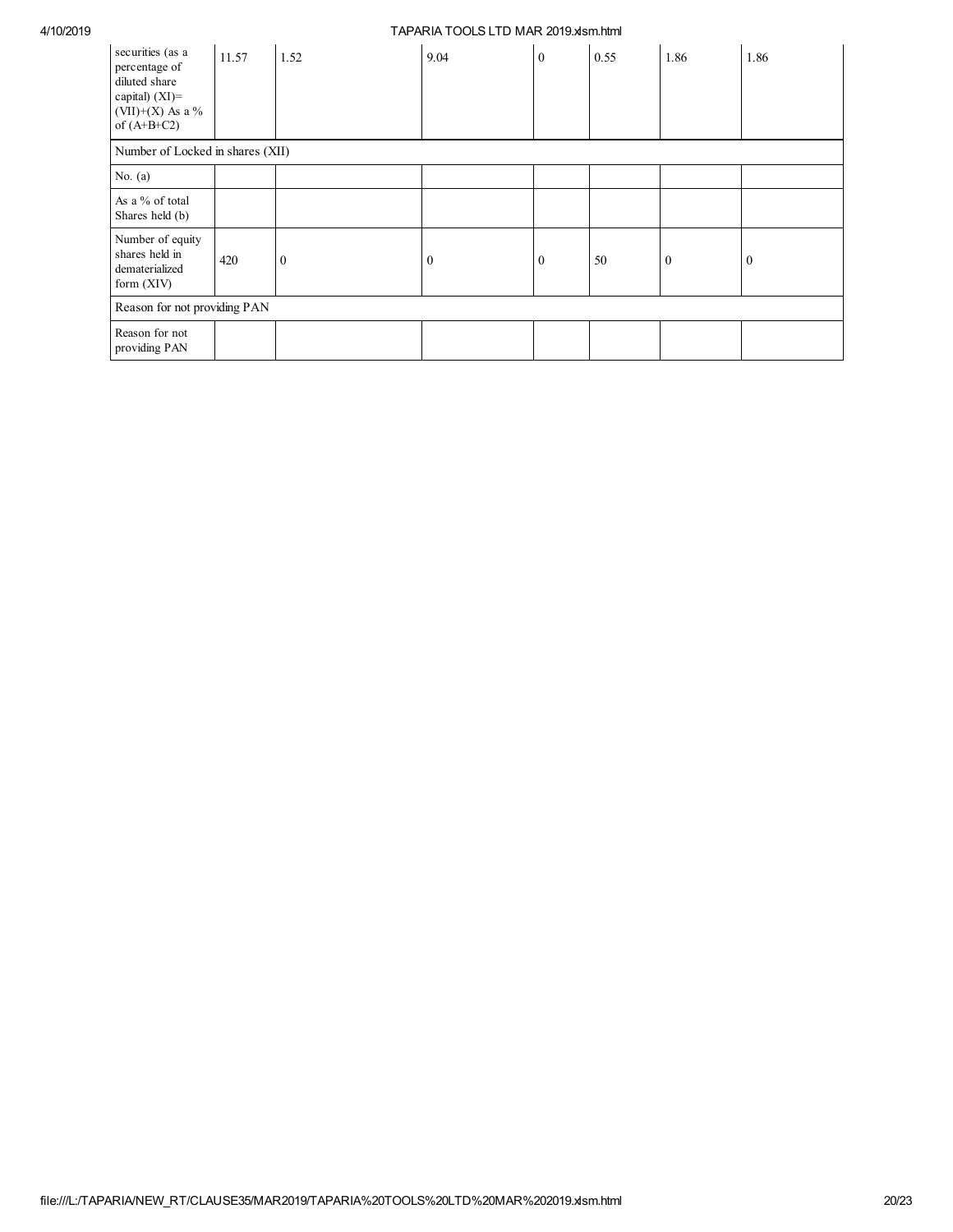|                                                                                                                                                                   | Any Other (specify)                                           |                       |  |  |  |  |
|-------------------------------------------------------------------------------------------------------------------------------------------------------------------|---------------------------------------------------------------|-----------------------|--|--|--|--|
| Searial No.                                                                                                                                                       | $\,$ $\,$                                                     |                       |  |  |  |  |
| Category                                                                                                                                                          | ${\rm HUF}$                                                   |                       |  |  |  |  |
| Category / More<br>than 1 percentage                                                                                                                              | Category                                                      |                       |  |  |  |  |
| Name of the<br>Shareholders (I)                                                                                                                                   |                                                               | Click here to go back |  |  |  |  |
| PAN (II)                                                                                                                                                          |                                                               | Total                 |  |  |  |  |
| No. of the<br>Shareholders (I)                                                                                                                                    | $\mathbf{1}$                                                  | 12                    |  |  |  |  |
| No. of fully paid<br>up equity shares<br>held (IV)                                                                                                                | 12                                                            | 424483                |  |  |  |  |
| No. Of Partly paid-<br>up equity shares<br>held (V)                                                                                                               |                                                               |                       |  |  |  |  |
| No. Of shares<br>underlying<br>Depository<br>Receipts (VI)                                                                                                        |                                                               |                       |  |  |  |  |
| Total nos. shares<br>held $(VII) = (IV) +$<br>$(V)$ + $(VI)$                                                                                                      | 12                                                            | 424483                |  |  |  |  |
| Shareholding as a<br>% of total no. of<br>shares (calculated<br>as per SCRR,<br>1957) (VIII) As a<br>% of $(A+B+C2)$                                              | $\mathbf{0}$                                                  | 13.98                 |  |  |  |  |
|                                                                                                                                                                   | Number of Voting Rights held in each class of securities (IX) |                       |  |  |  |  |
| Class eg: X                                                                                                                                                       | 12                                                            | 424483                |  |  |  |  |
| Class eg:y                                                                                                                                                        |                                                               |                       |  |  |  |  |
| Total                                                                                                                                                             | 12                                                            | 424483                |  |  |  |  |
| Total as a % of<br>Total Voting rights                                                                                                                            | $\boldsymbol{0}$                                              | 13.98                 |  |  |  |  |
| No. Of Shares<br>Underlying<br>Outstanding<br>convertible<br>securities (X)                                                                                       |                                                               |                       |  |  |  |  |
| No. of Shares<br>Underlying<br>Outstanding<br>Warrants (Xi)                                                                                                       |                                                               |                       |  |  |  |  |
| No. Of Shares<br>Underlying<br>Outstanding<br>convertible<br>securities and No.<br>Of Warrants (Xi)<br>(a)                                                        |                                                               |                       |  |  |  |  |
| Shareholding, as a<br>% assuming full<br>conversion of<br>convertible<br>securities (as a<br>percentage of<br>diluted share<br>capital) (XI)=<br>(VII)+(X) As a % | $\boldsymbol{0}$                                              | 13.98                 |  |  |  |  |